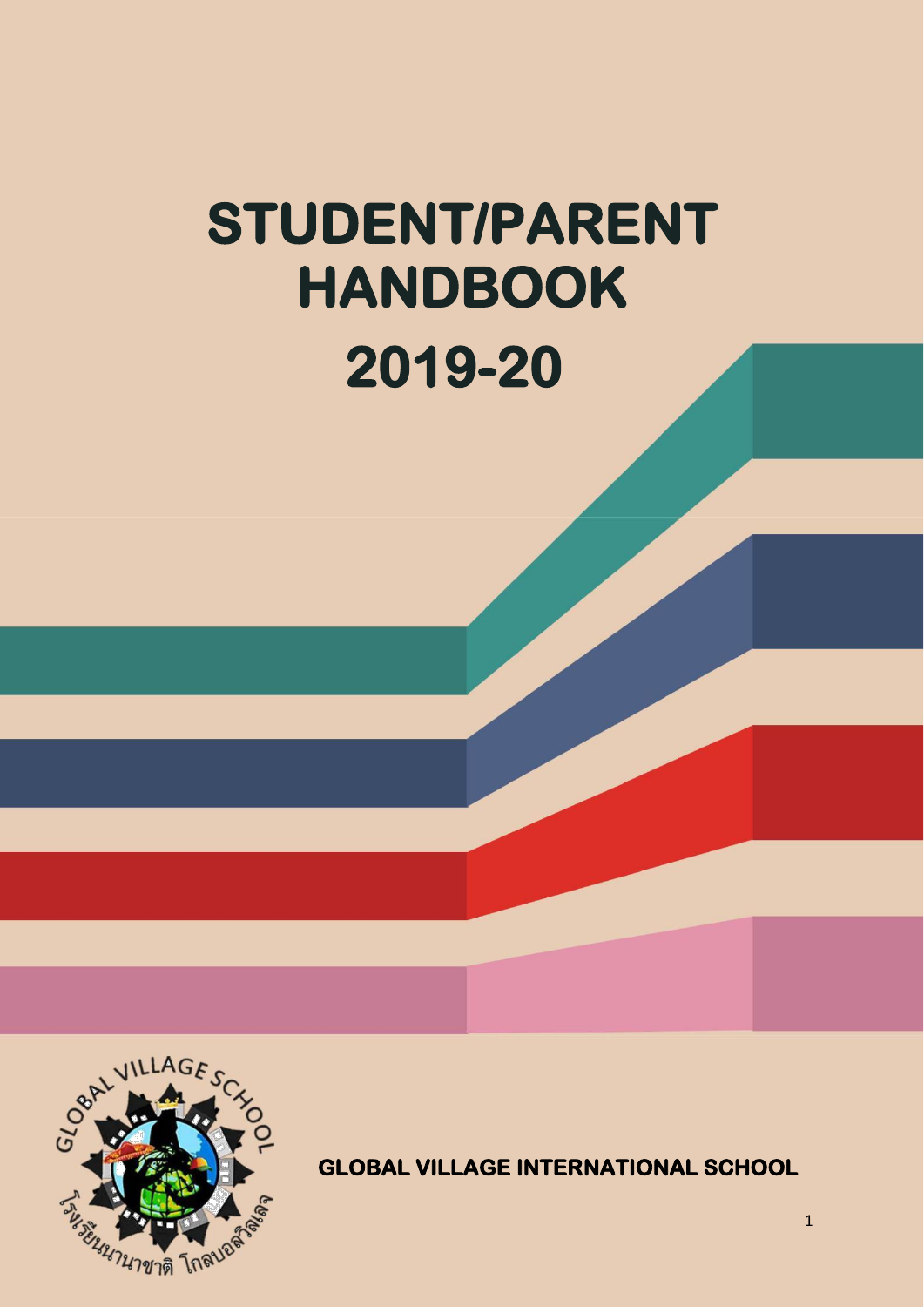## **Table of Contents**

#### **Introduction Section**

| Message from School Principal       | $\overline{4}$ |
|-------------------------------------|----------------|
| <b>Instruction and Support Team</b> | 5              |
| <b>Identification Section</b>       |                |
| <b>Statement of Purpose</b>         | 6              |
| Motto                               | 6              |
| <b>Mission Statement</b>            | 6              |
| School Philosophy                   | 8              |
| <b>Procedures Section</b>           |                |
| <b>GVS</b> Calendar                 | $10\,$         |
| Registration                        | 11             |
| <b>Change of Address</b>            | 11             |
| <b>Academics</b>                    |                |
| <b>Grading Policy</b>               | 12             |
| Attendance                          | 13             |
| Student reporting Late of School    | 13             |
| <b>Lawful Absences</b>              | 13             |
| Unlawful Absence or Truancy         | 14             |
| <b>Student Conduct</b>              | 15             |
| Discipline Protocol                 | 15             |
| <b>Uniform Policy</b>               | 16             |
| <b>Visitors</b>                     | 16             |
| <b>Field Trips</b>                  | 16             |
| Lost and Found                      | 16             |
| <b>Medical Treatment</b>            | 17             |
| Governance                          | 17             |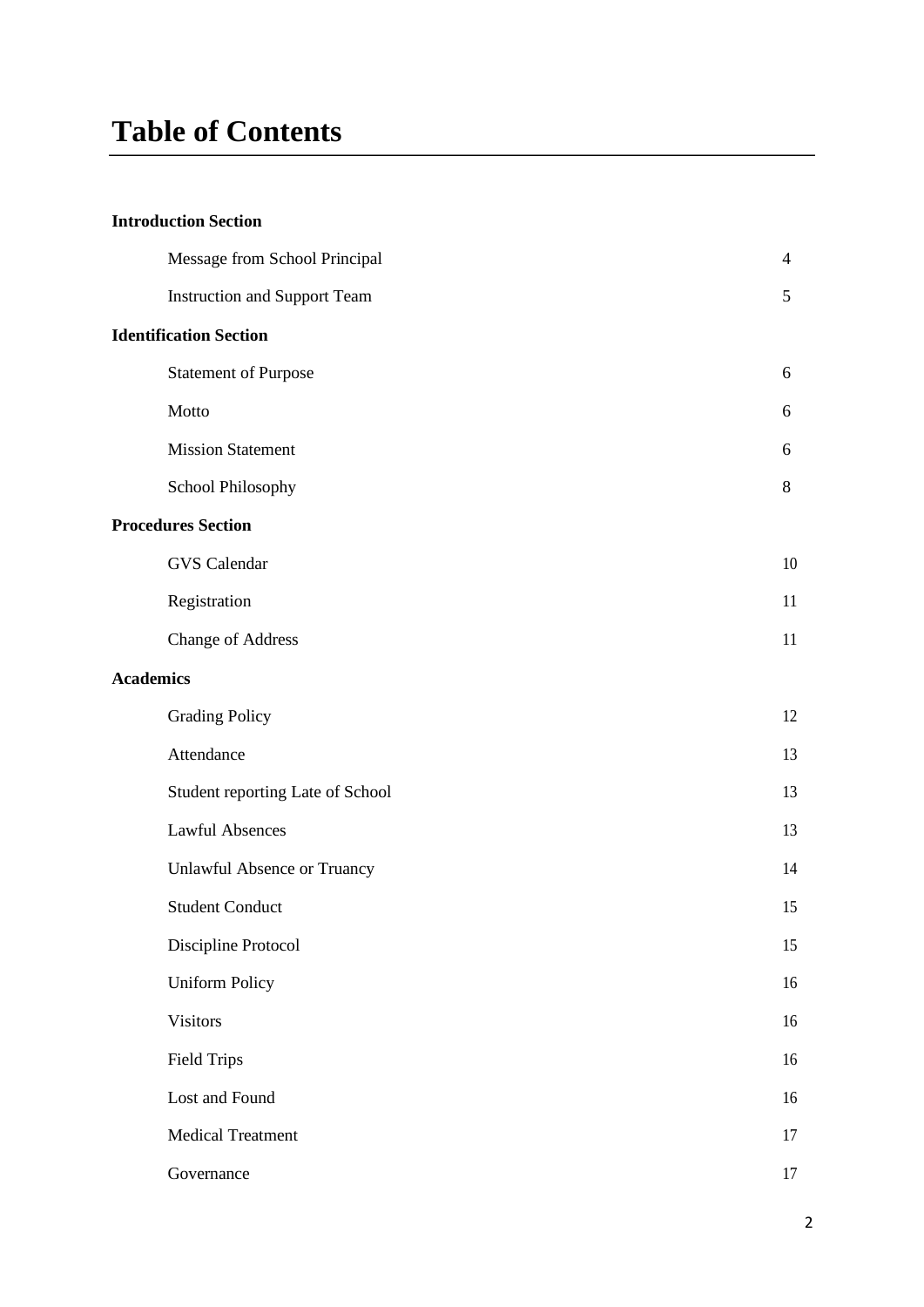| <b>Suggestion and Complaint</b> | 18 |
|---------------------------------|----|
| The Operation License           | 18 |
| Photo Policy                    | 19 |
| Special Needs Children          | 19 |
| Fees                            | 20 |
| Payment Schedule                | 22 |
| Penalties                       | 22 |
| <b>Sibling Discounts</b>        | 22 |
| <b>Contact Details</b>          | 23 |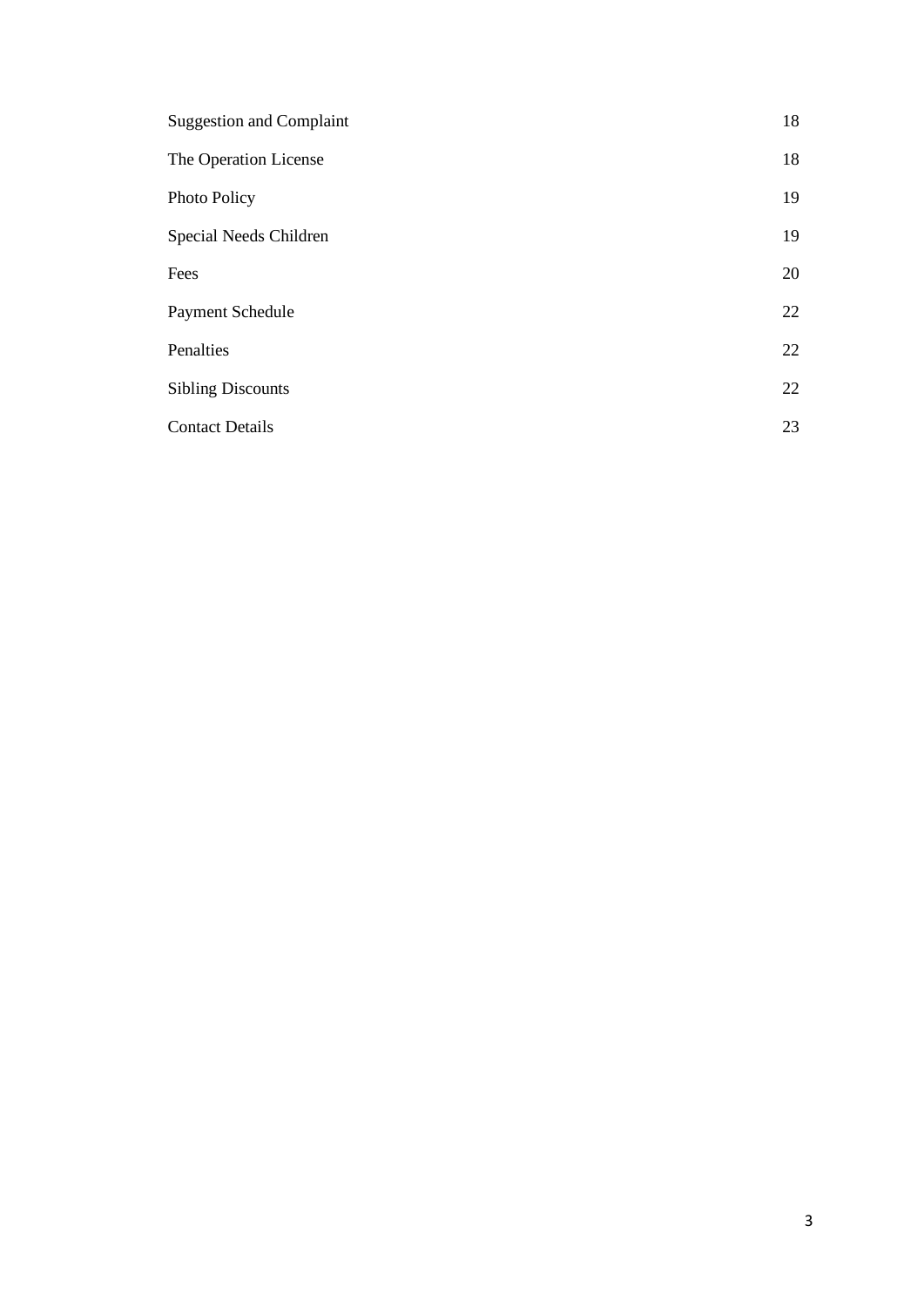#### **Welcome to Global Village International School**

Dear Parents/Guardians and Student,

This is our  $6<sup>th</sup>$  year of operation on Koh Lanta. We continue to grow and develop as a school.

The teaching staff this year includes:

| <b>Teacher Melissa</b> | Kindergarten           |
|------------------------|------------------------|
| <b>Teacher Chelsea</b> | Early Elementary       |
| <b>Teacher Bruce</b>   | Late Elementary        |
| Teacher Sara           | <b>High School</b>     |
| Teacher Michael        | <b>Chinese Lessons</b> |
| Teacher Um             | Thai Lessons           |
| Teacher Nan            | P.E. Lessons           |

We are excited about this coming year and we hope that the students are excited about their new grade. Communication between parents and teachers is a mutual responsibility. If we have some concerns, we will be in touch and we will have one formal consultation at the end of the first reporting period.

We urge parents to keep in close contact with their child's teachers concerning his/her progress. Please schedule conferences in after school, during teacher planning periods, etc. Our phone number is 075-656951.

We ask that you make sure your child arrives on time, between 8.15am and 8.30am. We know that some families travel or go back to their homeland. The school year is 186 days and we ask that, if at all possible, you DO NOT schedule holidays during school time. The students get behind and it is difficult to catch up. Elementary education is about establishing a strong base of skills. If these skills are not well established, then future education can get increasingly difficult for students. Help us to help your child. When they feel they can accomplish things, their self-esteem will grow.

Educationally yours,

**Gerry Morgan School Principal**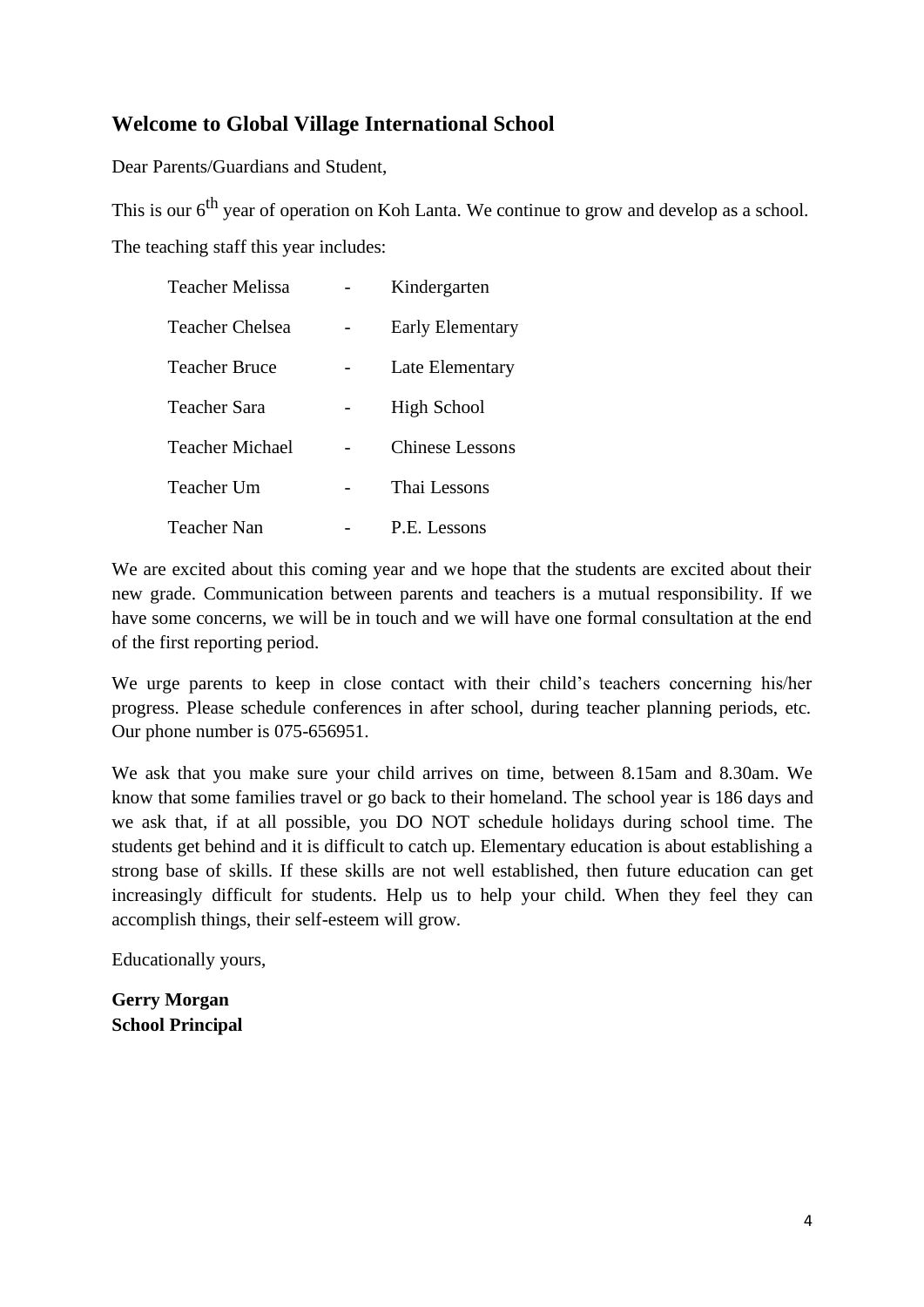|                                                   | Principal                                       | Gerry Morgan           |  |
|---------------------------------------------------|-------------------------------------------------|------------------------|--|
| <b>Administrative Staff</b>                       | Registrar                                       | Sommai Pihusut (Nee)   |  |
|                                                   | <b>Principal's Secretary</b>                    | Chawisa (Cherry)       |  |
|                                                   | <b>Financial Secretary</b>                      | Sommai Pihusut (Nee)   |  |
|                                                   | <b>Accounts Payable</b>                         | Sommai Pihusut (Nee)   |  |
|                                                   | <b>Administrative Assistant</b>                 | Phakatip Kawee (Bew)   |  |
|                                                   | <b>Student Records</b>                          | Sommai Pihusut (Nee)   |  |
|                                                   | <b>Safety Officer</b>                           | Gerry Morgan           |  |
| <b>Student Support</b>                            | <b>School Discipline</b>                        | Gerry Morgan           |  |
|                                                   | <b>First Aid</b>                                | Gerry Morgan           |  |
|                                                   | <b>Maintenance</b>                              | Anu                    |  |
| <b>Facilities</b>                                 | <b>Food Services</b>                            | Patcharin Bualek (Lin) |  |
|                                                   | <b>Pre-School Teacher's</b><br><b>Assistant</b> | Wanida Avabuesa (Da)   |  |
| <b>Ministry Liaison</b>                           | Sunee Kaewsriyong (Lexi)                        |                        |  |
| <b>Academic Advisor</b>                           | Sunee Kaewsriyong (Lexi)                        |                        |  |
| <b>Professional Development</b><br><b>Leaders</b> | Gerry Morgan                                    |                        |  |
|                                                   | Kindergarten                                    | Melissa Nyman          |  |
|                                                   | <b>Early Elementary</b>                         | Chelsea Coleman        |  |
|                                                   | <b>Late Elementary</b>                          | <b>Bruce Davis</b>     |  |
|                                                   | <b>High School</b>                              | Sara Fuller            |  |
|                                                   | <b>English</b>                                  | Gerry Morgan           |  |
|                                                   | <b>Mathematics</b>                              | <b>Bruce Davis</b>     |  |
| <b>Teacher Coordinators</b>                       | <b>Science</b>                                  | Chelsea Coleman        |  |
|                                                   | <b>Social Studies</b>                           | Sara Fuller            |  |
|                                                   | <b>Health &amp; Career</b>                      | Chelsea Coleman        |  |
|                                                   | <b>Physical Education</b>                       | Chayarat Sriphet (Nan) |  |
|                                                   | <b>Special Education Needs</b><br>Gerry Morgan  |                        |  |
|                                                   | <b>Technology</b><br>Gerry Morgan               |                        |  |
|                                                   | Thai<br>Jiraporn Kulnoi (Um)                    |                        |  |
|                                                   | <b>Chinese</b>                                  | Michael Bo             |  |

## **2019-20 School Instructional and Support Team**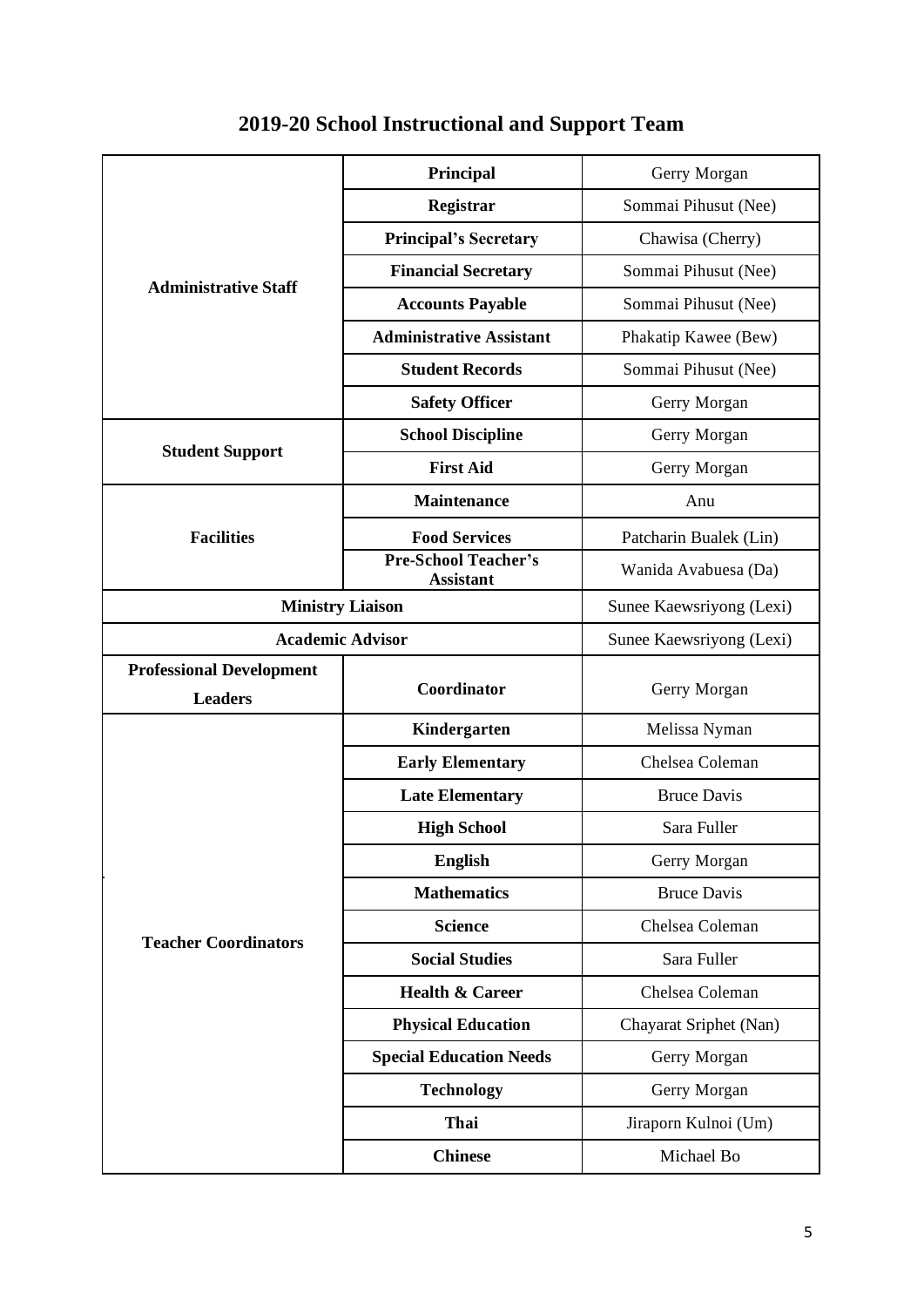#### **Statement of Purpose**

Global Village School aspires to provide world class education in southern Thailand. We aim to establish excellent relationships with the community that is Koh Lanta. We are committed to having outstanding teachers, who are driven by the assurance that what they are doing can change the lives of students and ultimately the community for the better.

#### **Motto**

#### *"It Takes a Global Village to Raise a Global Citizen"*

Marshall McLuhan coined the phrase Global Village many years ago. It has taken us a long time to understand the implications of a global village and what it means to be a citizen of the world. Our school is dedicated to the development of global citizens through a focused effort to develop the whole person in the area of social, emotional physical and intellectual domains.

#### **Mission Statement**

We seek to develop thoughtfulness, resourcefulness and insight in to who we are as people. The school is deliberately set up to attract older, experienced teachers who have had a lifetime to ponder what a good education means and how we can develop world citizens. Thoughtfulness means full of thought. Resourcefulness means doing well with what you have got to work with. Insight means knowing yourself and being mindful of your place relative to others.

English is the de facto language of the world, so we feel that it is vital that students develop fluency in English as well as their native tongue. In this way they will be able to travel and communicate effectively, wherever life takes them. We want students to be grounded in their own culture but have an appreciation for the diversity of cultures in the world.

The school will be using a North American Common Core Curriculum but we will treat the purpose of curriculum as the development of human beings to reach their whole potential. We will be adding key things into the curriculum such as philosophy and the development of thinking skills. We are adopting a way of doing things that belies the focus of our curriculum delivery methods. The delivery methodology will be through the use of the seven Cs, which are both modeled behavior and delivery means. The seven Cs are:

1. **Compassion** – Teachers model this behavior and actively teach students how to serve and care for others regardless of circumstance. Students will learn the value of service to others and begin to understand that they are responsible for the mindfulness of their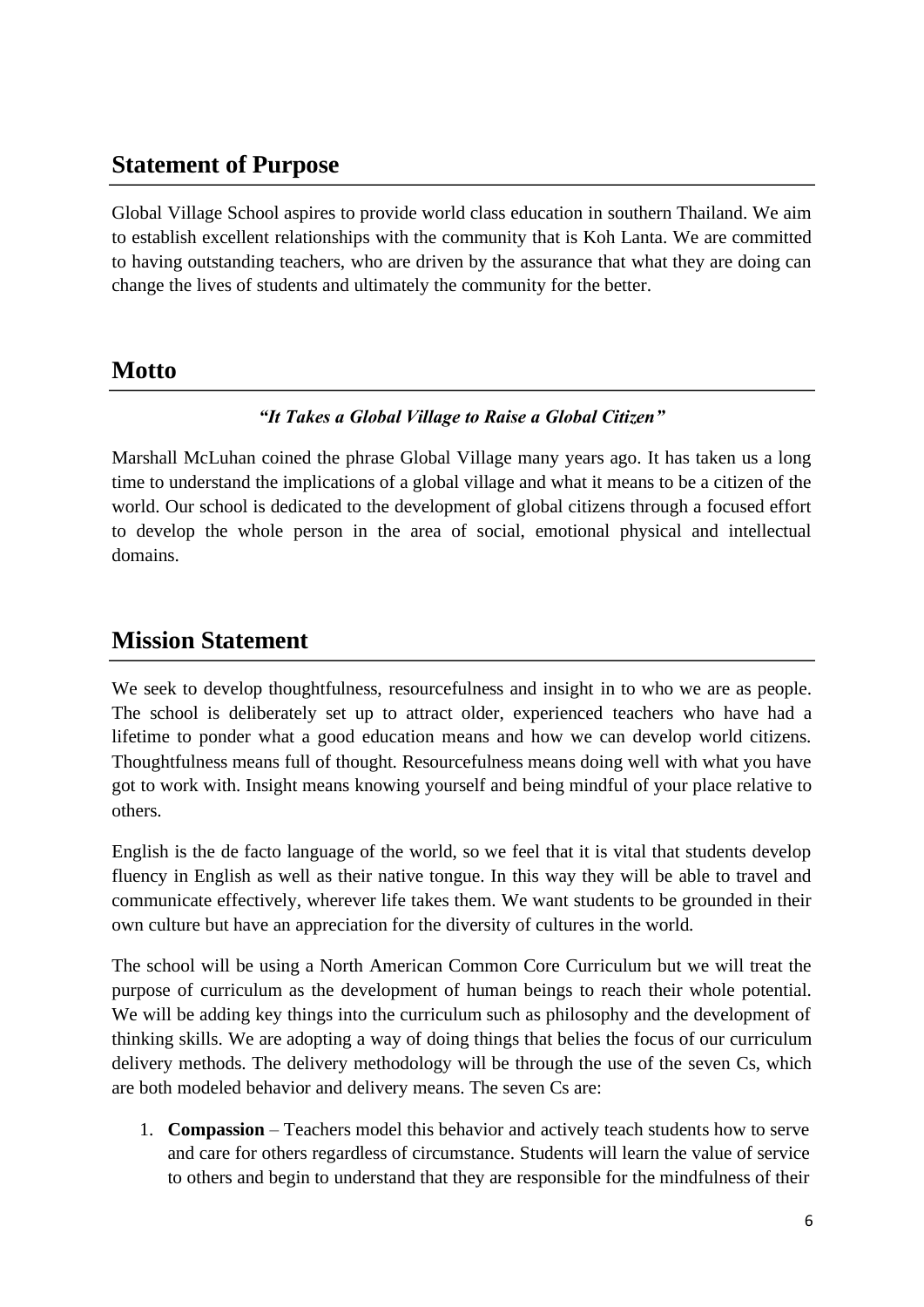own development. We are the architects of our own selves and we can define what that might be and work toward becoming.

- 2. **Collaboration**  A special emphasis will be placed on learning how to work together. In the younger years, this will be done by structuring the classes and work flows in particular manners. In the older grades, students will learn to be members of a team and will participate in activities such as Model UN and environmental and social projects in the area of the school.
- 3. **Citizenship**  Children are not fully formed human beings. They are in the process of understanding their relationship with others. We believe that there are three vital parts to citizenship. First is the development of the inner self, including values that are held, cultivated and developed. Secondly, how those manifest in a society/nation, and finally how those manifest beyond one's own society.
- 4. **Computing**  Students in today's world must be fluent in the use of computers. Children will learn how to use a computer and will learn how to program a computer from an early age. Computer use and Internet use will be second nature to students and they will develop advanced computer literacy skills as they move through our program.
- 5. **Critical Thinking and Learning Skills**  Students will be taught directly methods so that they can understand how their thinking works, and skills related to thinking. This will be done from an early age, where philosophy for children will be taught, making the base for understanding their own thinking in relation to others. The use of selfdirected learning contracts will be used as a means to move purposefully from teacher directed study to having the skills to direct one's own learning -a prerequisite for lifelong learning.
- 6. **Creativity**  In many schools, education subverts creativity. We believe that to be a global citizen, it is imperative that we both understand and honor the creative aspects of other societies and begin the development of the inner self, which is the source of creativity. In practice this means dance, music, art, poetry, writing and computing will all play prominent roles in our daily activities.
- 7. **Communication**  Communication is the art of transmitting ideas, feelings and knowledge from one person to other(s). Learning to be effective in terms of organizing thoughts, feelings and knowledge is information architecture. Providing others with a view into information architecture is a complex human endeavor. We will start from the beginning and develop the skills of speaking, listening, gathering and disseminating. Giving children a voice and an ability to really hear others is the beginning of a life-long quest for meaningful relationships with others and the world in general.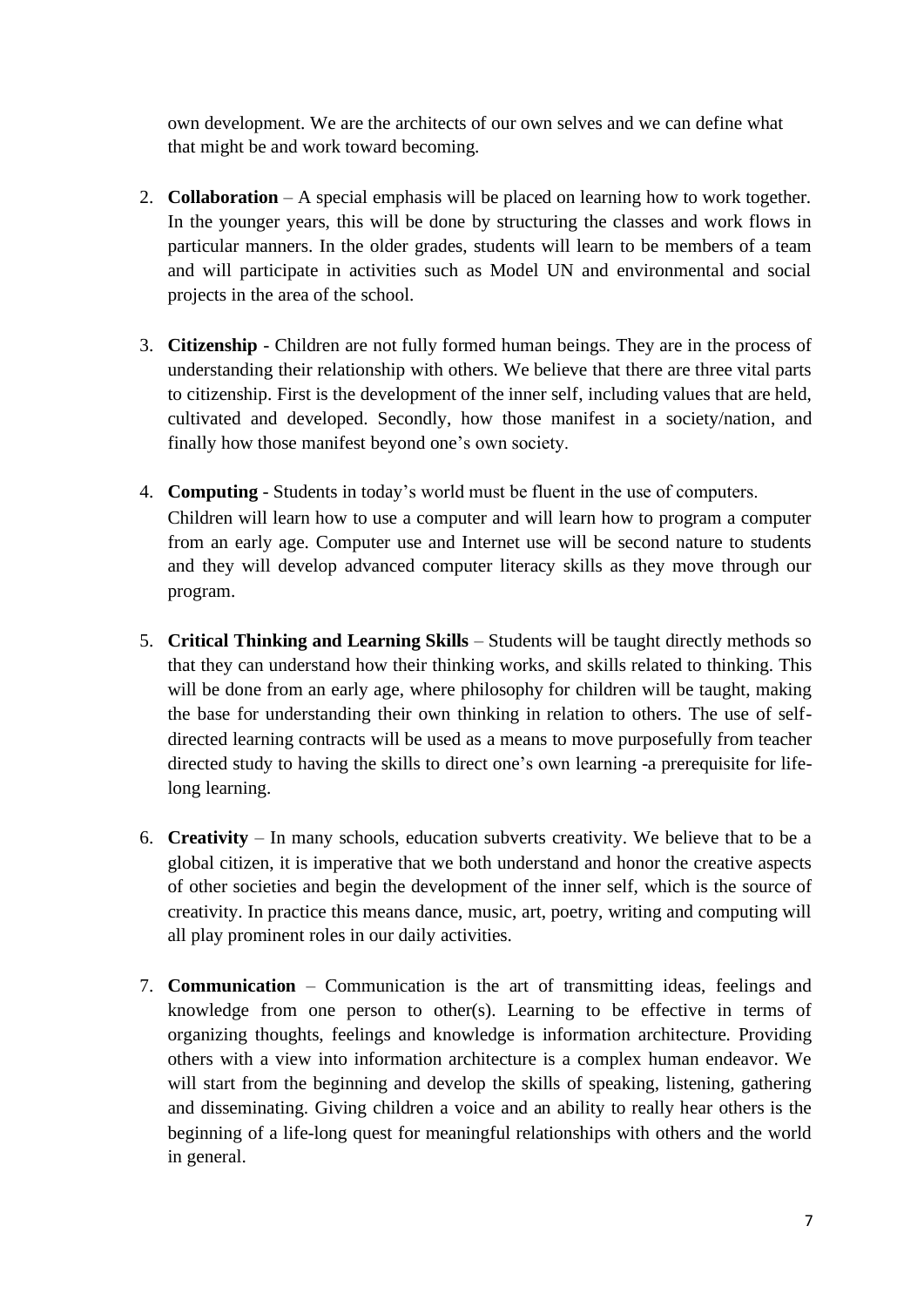The school has the disposition that children are not just seekers (Homo Sapiens) of knowledge but they are creators. We understand the world through the use of the tools that we have and we develop new tools that lead to new understanding. This resourceful disposition has allowed us to evolve to the state that we are in today. To move to the next phase of development we must ask ourselves what kind of an education does man, the creator (Homo Faber) really need? The ideal school will be forged from the answer to this quest.

It is important to understand the role of evaluation in education. We begin with the simple question of what is the purpose of evaluation? Is it for accountability? Is it for punitive measures? Is it to help give students feedback so that they can become better? We think that it is for feedback. A surgeon does not become a surgeon by passing multiple choice tests. The surgeon emerges when there is lot of opportunity for practice under observation and with feedback. Our goal is to eventually devise an evaluation system that fits what the authorities want but also fits the model of how people get to be really good at anything. Practice, observation by seasoned experts, documenting progress, and feedback are all essential components of evaluation to become better.

The key is to make sure that evaluation is relevant to the knowledge and skills that need to be developed. People go through three stages in becoming good at something. The first stage is developing, then mastery, then integration. This is true for all facts of human endeavor. This will be one of the undertakings of the school to bring inline an evaluation system that fits with the philosophy of the school.

## **School Philosophy**

The school community is more than just what happens in the classrooms. The way the school works can add to or take away from the effectiveness of what happens in class. This school will be owned by the people who work there. Each person is important and each person will have a stake in its future. The school was founded on the principle of social justice that should permeate throughout the entire organization. Our school will be owned by the maids, by the director, by the gardener, by the teachers and by the administration.

The decision making will be made by collaborative model rather than a top-down model. It will be necessary to debate and come to consensus about how the school shall operate. We will work to eliminate racism, ageism, and sexism and will model what we believe to be true. To the outside, we will have a face that is not different from other schools. There will be a Principal, teachers, a director etc. The school will run on the basis of everyone being able to put their best ideas forward. We will seek equality in ALL the places that it matters.

Our accounting will be based on financial accounting, social justice accounting and the success of our clientele accounting.

We believe in continuous improvement, not just change. We believe that our philosophy must be the measure stick upon which the success of the school is judged.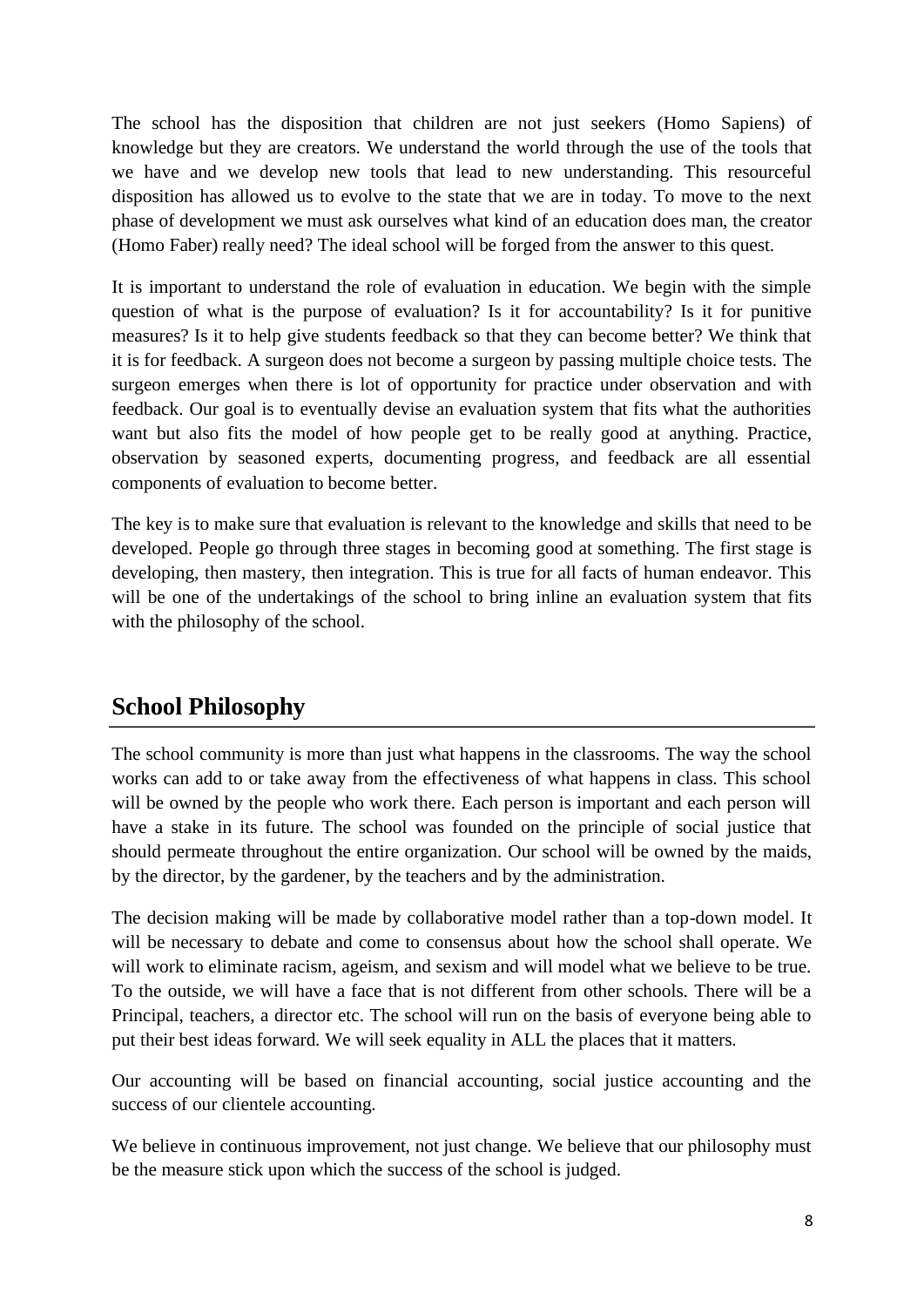We will encourage everyone to be a learner and have an obvious learning plan that can be seen and shared.

Outside of school, the staff will form around an intentional community. The community will be practice ground for the same values of the school. People will be asked to care for each other with compassion, share the load when it needs to be shared. We will have the capacity to work full-time or part-time. To have interests outside the group but to have loyalties inside. We will be asking people to work together collaboratively to build and strengthen our intentional community as an adjunct to the school. We will develop systems that put to use the best that individuals have to offer and try to not require people to do things that they do not like to do.

We will have a community outreach with the larger community, engaging in projects, using our skills and talents to offer things in the community and to model good citizenship locally. We will build support systems that help the community have access to organized information and communicate our intentions to the community at large.

We will encourage each other in terms of critically thinking about what we are doing, and why, and we will encourage each other in the areas of expression of new ideas and social experiments that we can try, that fit with our overall philosophy.

We will try to become the global community that we aspire for our children.

#### **Slogan**

#### *"It Takes a Global Village to Raise a Child"*

#### **Theme**

*"To know and not to do, is not to know"*

#### **Theme Song**

*"Reach for the Sky"*

#### **Purpose**

*Students will become life-long learners*

#### **Mission**

*Our mission is to establish a strong base of skills that provide the best chance for success*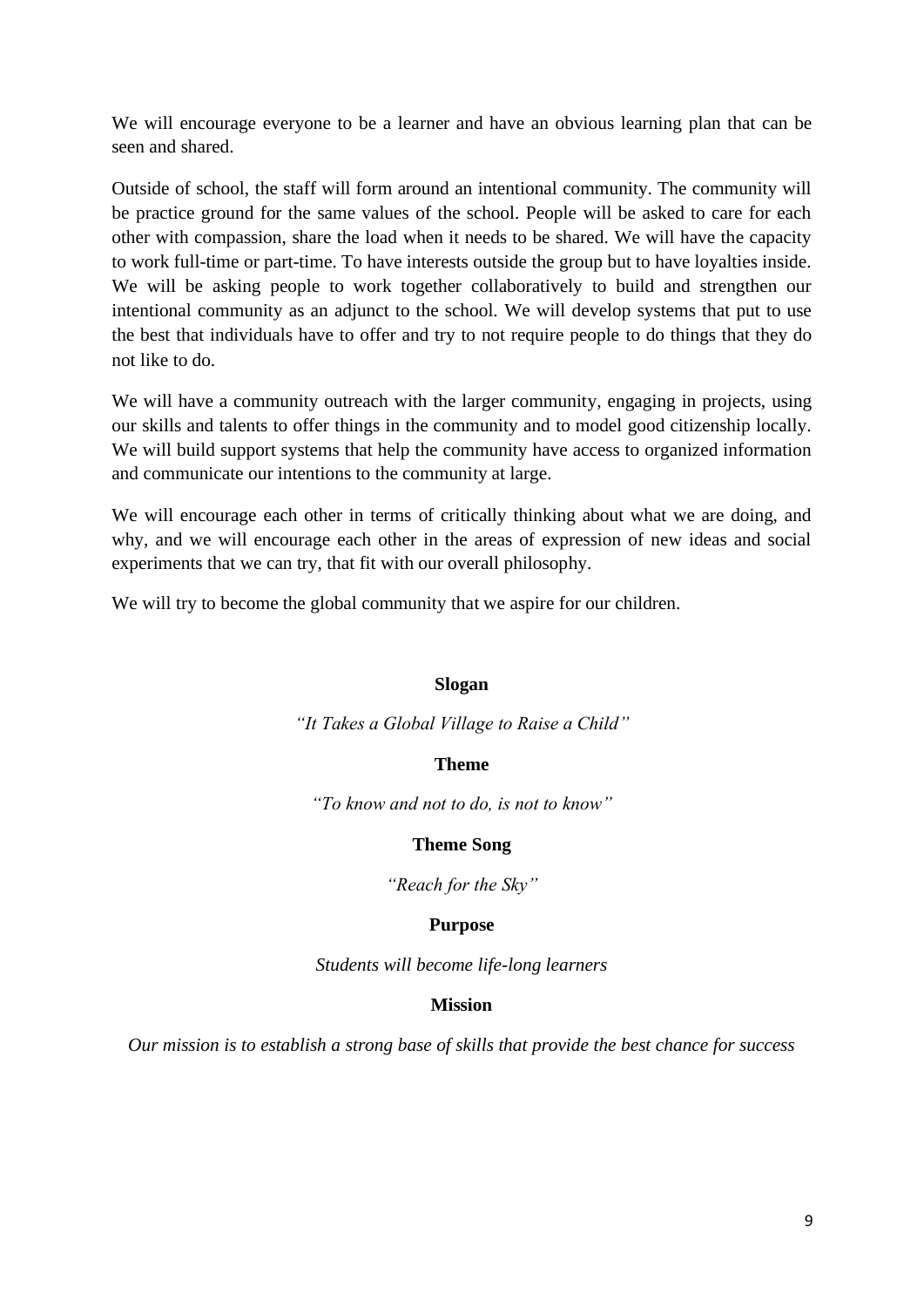## **School Year Calendar 2019-20**

|                   |                           | Public Holiday/School Holiday |                      |                |                          |                        |                                          |                           |                                                                         |  |  |
|-------------------|---------------------------|-------------------------------|----------------------|----------------|--------------------------|------------------------|------------------------------------------|---------------------------|-------------------------------------------------------------------------|--|--|
|                   |                           | Start of term                 |                      |                |                          |                        |                                          |                           |                                                                         |  |  |
|                   |                           | <b>School activity</b>        |                      |                |                          |                        |                                          |                           |                                                                         |  |  |
|                   |                           | Outing<br><b>Report Cards</b> |                      |                |                          |                        |                                          |                           |                                                                         |  |  |
|                   |                           |                               |                      |                |                          |                        |                                          |                           |                                                                         |  |  |
|                   | S                         | M                             | T                    | W              | τ                        | F                      | S                                        | 2nd                       | Start of Term 1                                                         |  |  |
|                   | 1                         | $\overline{\mathbf{2}}$       | 3                    | 4              | 5                        | 6                      | $\overline{\phantom{a}}$                 | 20th                      | <b>Batik</b>                                                            |  |  |
| September 2019    | 8                         | 9                             | 10                   | 11             | 12                       | 13                     | 14                                       |                           |                                                                         |  |  |
|                   | 15<br>22                  | 16<br>23                      | 17<br>24             | 18<br>25       | 19<br>26                 | 20<br>27               | 21<br>28                                 |                           |                                                                         |  |  |
|                   | 29                        | 30                            |                      |                |                          |                        |                                          |                           |                                                                         |  |  |
|                   | S                         | $M_{\odot}$                   | $\mathbf{r}$         | W              | T                        | F                      | $\boldsymbol{\mathsf{s}}$                | 8th                       | Asa Lanta                                                               |  |  |
|                   |                           |                               | 1                    | 2              | 3                        | 4                      | 5                                        | 10th                      | <b>Horse Riding</b>                                                     |  |  |
| October 2019      | 6                         | $\overline{\phantom{a}}$      | 8                    | 9              | 10                       | 11                     | 12                                       | 14th                      | Substitution for H.M. The late King Bhumibol Adulyadej Memorial Day     |  |  |
|                   | 13                        | 14                            | 15                   | 16             | 17                       | 18                     | 19                                       | 23rd                      | Chulalongkorn Memorial Day                                              |  |  |
|                   | 20                        | 21                            | 22                   | 23             | 24                       | 25                     | 26                                       | 31st                      | <b>Halloween Party</b>                                                  |  |  |
|                   | 27<br>$\mathsf{s}$        | 28<br>M                       | 29<br>T              | 30<br>W        | 31<br>T                  | F                      | S                                        | 4th-11th                  | <b>Reading Week</b>                                                     |  |  |
|                   |                           |                               |                      |                |                          | $\mathbf{1}$           | $\overline{\mathbf{2}}$                  | 22nd                      | Krabi Museum                                                            |  |  |
|                   | 3                         | 4                             | 5                    | $\pmb{6}$      | $\overline{7}$           | 8                      | 9                                        |                           |                                                                         |  |  |
| November 2019     | 10                        | $\mathbf{u}$                  | 12                   | 13             | 14                       | 15                     | 16                                       |                           |                                                                         |  |  |
|                   | 17                        | 18                            | 19                   | 20             | 21                       | 22                     | 23                                       |                           |                                                                         |  |  |
|                   | 24                        | 25                            | 26                   | 27             | 28                       | 29                     | 30                                       |                           |                                                                         |  |  |
|                   | S                         | M                             | $\mathbf{r}$         | W              | $\mathbf{T}$             | F                      | S                                        | 5th                       | King Bhumibol's Birthday                                                |  |  |
|                   | 1                         | $\overline{\mathbf{2}}$       | 3                    | 4              | 5                        | 6                      | $\overline{7}$                           | 10th                      | <b>Constitution Day</b>                                                 |  |  |
| December 2019     | 8<br>15                   | 9<br>16                       | 10<br>17             | 11<br>18       | 12<br>19                 | 13<br>20               | 14<br>21                                 | 18th<br>20th Dec- 5th Jan | <b>Christmas Celebration + Report Cards</b><br><b>Christmas Holiday</b> |  |  |
|                   | 22                        | 23                            | 24                   | 25             | 26                       | 27                     | 28                                       |                           |                                                                         |  |  |
|                   | 29                        | 30                            | 31                   |                |                          |                        |                                          |                           |                                                                         |  |  |
|                   | $\boldsymbol{\mathsf{s}}$ | $M_{\odot}$                   | $^{\mathsf{T}}$      | W              | T                        | F                      | $\boldsymbol{\mathsf{s}}$                |                           |                                                                         |  |  |
|                   |                           |                               |                      | 1              | $\overline{2}$           | $\mathbf{3}$           | $\blacktriangleleft$                     | 20th Dec- 5th Jan         | <b>Christmas Holiday</b>                                                |  |  |
| January 2020      | 5                         | $\pmb{6}$                     | $\overline{7}$       | 8              | 9                        | 10                     | 11                                       | 6th                       | Start of Term 2                                                         |  |  |
|                   | 12                        | 13                            | 14                   | 15             | 16                       | 17                     | 18                                       | <b>27th</b>               | <b>Chinese New Year Celebration</b>                                     |  |  |
|                   | 19<br>26                  | 20                            | 21                   | 22             | 23                       | 24                     | 25                                       |                           |                                                                         |  |  |
|                   | $\mathsf{s}$              | 27<br>M                       | 28<br>$\mathbf{r}$   | 29<br>W        | 30<br>T                  | 31<br>F                | S                                        |                           |                                                                         |  |  |
|                   |                           |                               |                      |                |                          |                        | 1                                        | 10th                      | Makha Bucha Day                                                         |  |  |
|                   | 2                         | 3                             | 4                    | 5              | 6                        | $\overline{7}$         | 8                                        |                           |                                                                         |  |  |
| February 2020     | 9                         | 10                            | 11                   | 12             | 13                       | 14                     | 15                                       |                           |                                                                         |  |  |
|                   | 16                        | 17                            | 18                   | 19             | 20                       | 21                     | 22                                       |                           |                                                                         |  |  |
|                   | 23                        | 24                            | 25                   | 26             | 27                       | 28                     | 29                                       |                           |                                                                         |  |  |
|                   | S<br>1                    | $M_{\odot}$                   | T                    | W<br>4         | T                        | F                      | $\mathsf{s}$<br>$\overline{\phantom{a}}$ |                           | <b>Talent Show</b>                                                      |  |  |
|                   | 8                         | $\overline{\mathbf{2}}$<br>9  | 3<br>10              | 11             | 5<br>12                  | $\boldsymbol{6}$<br>13 | 14                                       | 6th<br>16th-20th          | <b>Environment Week</b>                                                 |  |  |
| <b>March 2020</b> | 15                        | 16                            | 17                   | 18             | 19                       | 20                     | 21                                       | 25th                      | <b>Report Cards</b>                                                     |  |  |
|                   | 22                        | 23                            | 24                   | 25             | 26                       | 27                     | 28                                       | <b>27th</b>               | Parent/Teacher Meeting (no school for students)                         |  |  |
|                   | 29                        | 30                            | 31                   |                |                          |                        |                                          |                           |                                                                         |  |  |
|                   | $\boldsymbol{\mathsf{s}}$ | $\mathsf{M}$                  | $\mathbf{r}$         | W              | T                        | F                      | $\boldsymbol{\mathsf{S}}$                |                           |                                                                         |  |  |
|                   |                           |                               |                      | 1              | $\overline{\mathbf{2}}$  | 3                      | 4                                        | 6th                       | Chakri Memorial Day                                                     |  |  |
| <b>April 2020</b> | 5<br>12                   | 6<br>13                       | $\overline{7}$<br>14 | 8<br>15        | 9<br>16                  | 10<br>17               | 11<br>18                                 | 10th<br>11th - 19th       | <b>Songkran Celebration</b><br><b>Songkran School Holiday</b>           |  |  |
|                   | 19                        | 20                            | 21                   | 22             | 23                       | 24                     | 25                                       | 20th                      | Start of Term 3                                                         |  |  |
|                   | 26                        | 27                            | 28                   | 29             | 30                       |                        |                                          |                           |                                                                         |  |  |
|                   | S                         | M                             | $\mathbf{r}$         | W              | т                        | F                      | S                                        |                           |                                                                         |  |  |
|                   |                           |                               |                      |                |                          |                        | $\overline{\mathbf{2}}$                  | 1st                       | <b>Labour Day</b>                                                       |  |  |
| <b>May 2020</b>   | 3                         | $\overline{4}$                | 5                    | $\pmb{\delta}$ | $\overline{\phantom{a}}$ | 8                      | 9                                        | 4th                       | H.M. King's Coronation                                                  |  |  |
|                   | 10 <sub>1</sub>           |                               | $11$   12            | 13             | 14                       | 15                     | 16                                       | 6th                       | Visakha Bucha Day                                                       |  |  |
|                   | 17                        | 18                            | 19                   | 20             | 21                       | 22                     | 23                                       | 13th                      | <b>Royal Ploughing Ceremony</b><br><b>Nutrition Week</b>                |  |  |
|                   | 24<br>31                  | 25                            | 26                   | 27             | 28                       | 29                     | 30                                       | 18th-22nd                 |                                                                         |  |  |
|                   | $\boldsymbol{\mathsf{s}}$ | M                             | $\mathbf{r}$         | W              | T                        | F                      | $\mathsf{s}$                             |                           |                                                                         |  |  |
|                   |                           | 1                             | 2                    | 3              | 4                        | 5                      | 6                                        | 3rd                       | H.M. Queen's Birthday                                                   |  |  |
| <b>June 2020</b>  | 7                         | 8                             | 9                    | 10             | 11                       | 12                     | 13                                       | 12th                      | <b>Science Fair</b>                                                     |  |  |
|                   | 14                        | 15                            | 16                   | 17             | 18                       | 19                     | 20                                       | 26th                      | <b>Water Park</b>                                                       |  |  |
|                   | 21                        | 22                            | 23                   | 24             | 25                       | 26                     | 27                                       | 29th                      | Report card & last day of school year                                   |  |  |
|                   | 28                        | 29                            | 30                   |                |                          |                        |                                          | 30th                      | Last day of school year                                                 |  |  |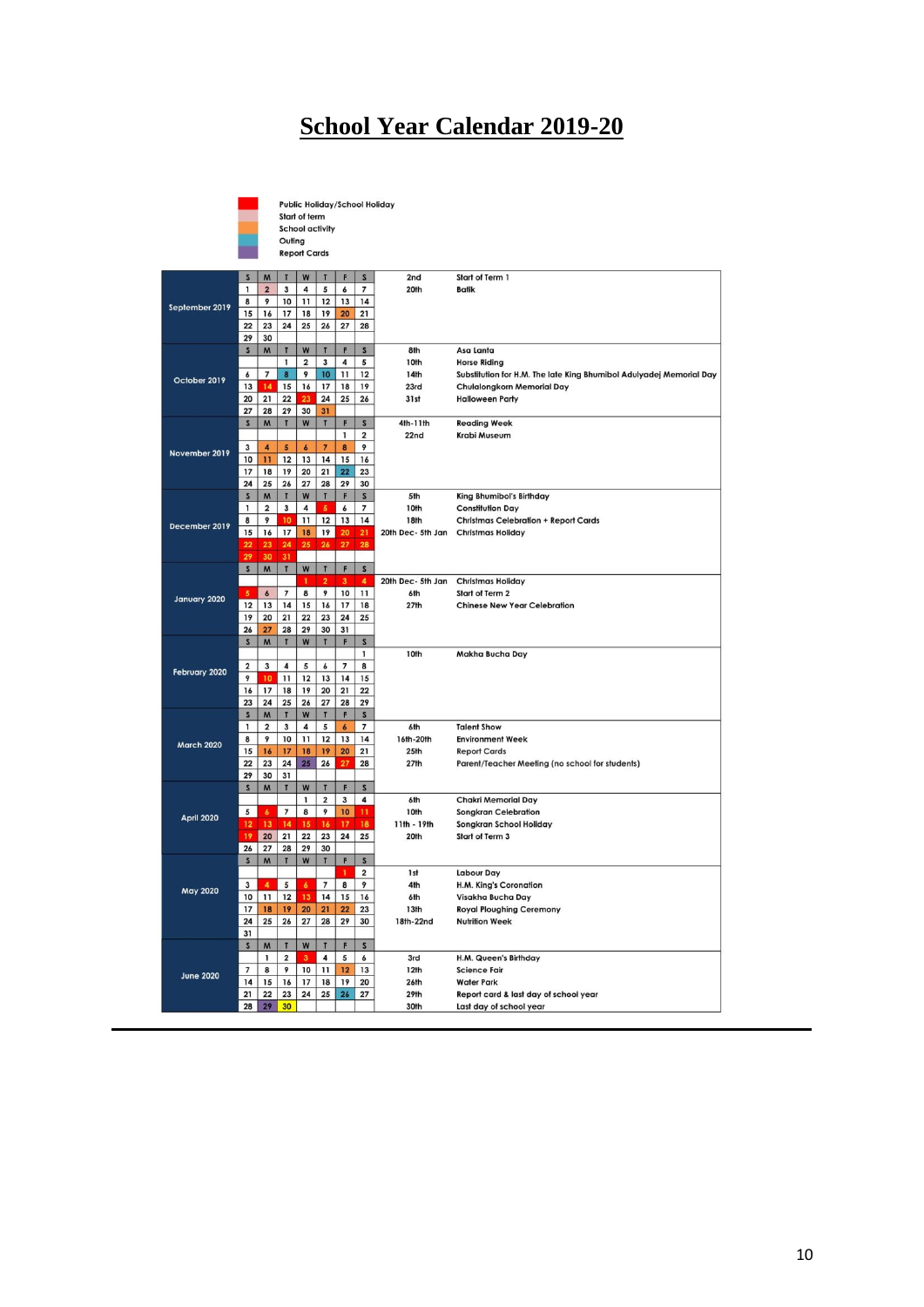#### **Registration**

Only a parent or court-appointed guardian may register a student in Global Village School. These are the things that are needed by the school:

- 1. Passport (only for Non-Thais ID card for Thais)
- 2. Report Card from previous school (if applicable)
- 3. Registration Form
- 4. Admission Fee
- 5. Proof of age (passport/ID card/Birth Certificate)

## **Withdrawal Policy**

A withdrawal of a student does NOT come with a refund. The reason for this is simple: we must hire teachers by the year and we plan the number of teachers based on the enrollment. The parent is entitled to a refund only if the school has been negligent in its duty to provide service.

## **Change of address**

When families move during the course of a school year, it is critical that they notify the school office of this change, so the school can maintain necessary and appropriate contact with the family. If you move during the course of the year, please submit all pertinent information to the school office prior to the move.

We must have a phone number that the office can use to get hold of a parent or guardian.

## **Proof of Age**

Proof of age is required for all students being registered. An original proof of birth must be provided for students entering the school system for the first time. If you are a returning student, and we already have your student folder, we do not need new proof.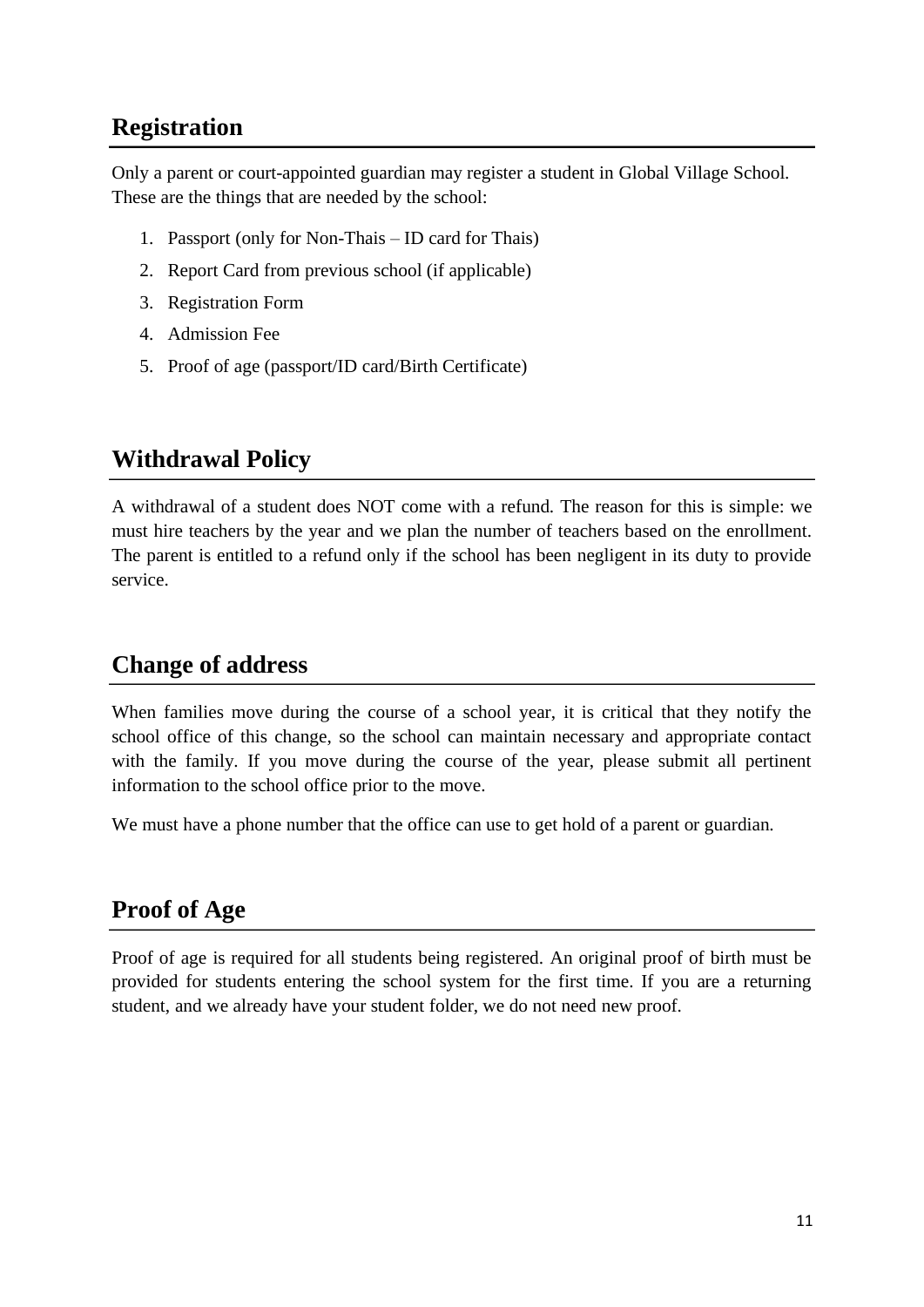## **Grading Elements**

As a general policy we do not put a great deal of stress on grades. We work on a comprehensive set of expectations set out in the curriculum document. These expectations detail what sort of expectations we are looking for in each curricular subject at each grade level. This is not based on comparison of students to one another but more related to reaching the standards set by the curriculum. The assessment methodology will vary from teacher to teacher and many include tests, assignments, observations, projects, class discussion quizzes etc.

We do not as a matter of course use standardized testing in elementary grades. Grades are included because they are required by the Ministry of Education. Both numeric grades and letter will be given to comply with the regulations.

- 1. Grades will be used on report cards for all courses taken for credit. The grades will be reported in a numeric scale from 0 to 100.
- 2. Final numeric grades will be converted to alpha grades. The grades eligible for use on report cards are A, B, C, D, E, I, P and W.
	- $\bullet$   $A =$  Excellent progress toward meeting course objective and learning outcomes  $(90 - 100\%)$
	- **B** = Above average progress toward meeting course objective and learning outcomes  $(80 - 89%)$
	- $\bullet$   $\mathbf{C}$  = Average progress toward meeting course objectives and learning outcomes  $(70 - 79\%)$
	- **D** = Below average progress toward meeting course objective and learning outcomes  $(60 - 69\%)$
	- $\mathbf{E} = \text{Failuretoward}$  meeting course objective and learning outcomes  $(0 59\%)$
	- $\bullet$  **I** = incomplete. The "I" grade may be used temporarily for secondary students who have been lawfully absent from school and have not had an opportunity to make up missed work in a timely manner.
	- $P = Pass$  (credit bearing)
	- $W =$  Withdrawn. The School Instructional Team agrees to allow a student to drop a course after twenty (20) school days from the start of the course or ten (10) days in a semester course.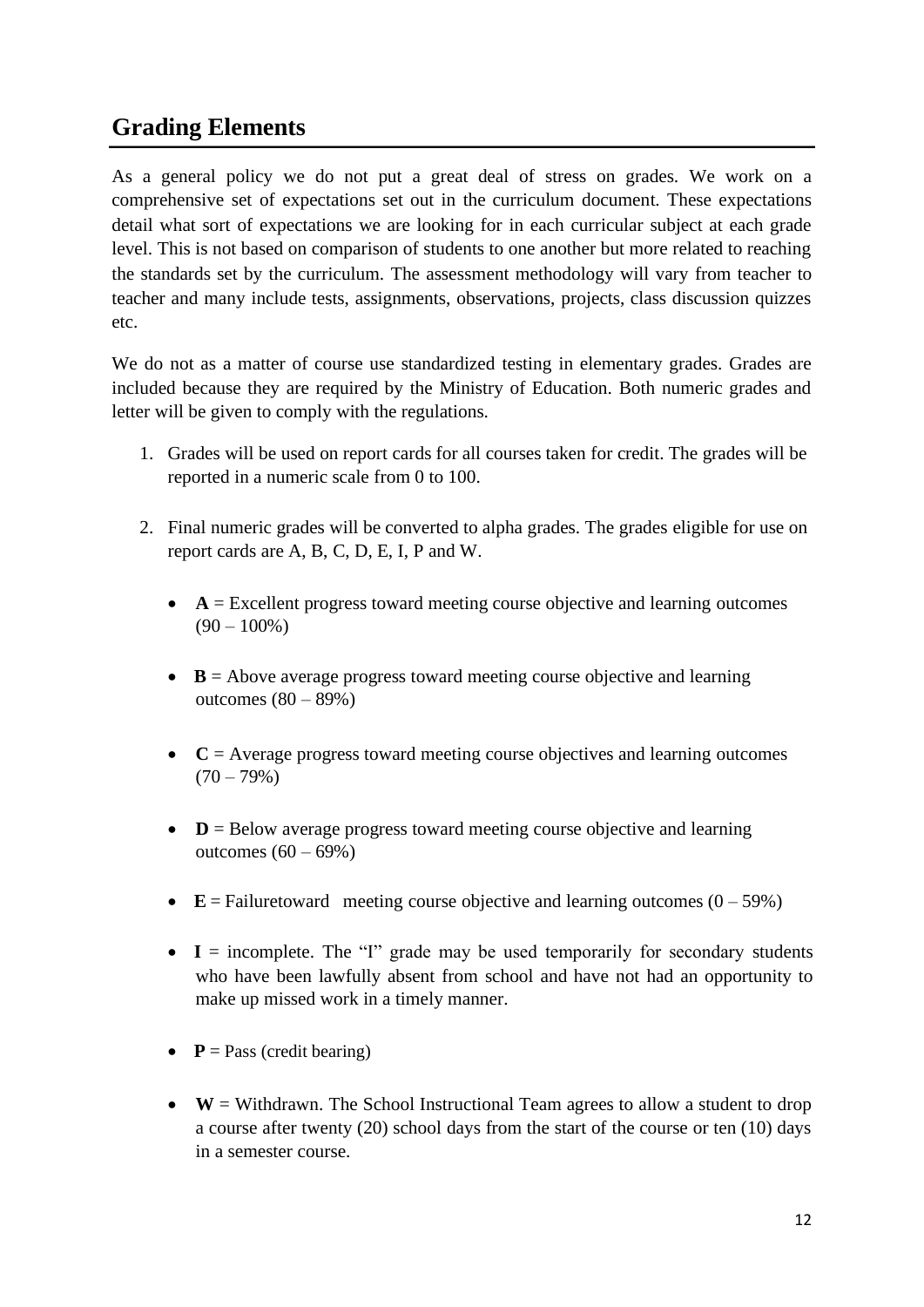- 3. Factors used to determine student grades must include the following items:
	- Class Work
	- Homework
	- Assessment

#### **Attendance**

School achievement begins with regular attendance. Parents/guardians must ensure that all school-age children in their care are in school on time daily. Ministry guidelines require that students attend a minimum of 80 percent of the time to achieve a pass.

If your child is absent for any reason, including illness, you must notify the school on that morning.

#### **Student Reporting Late to School**

It is imperative for the students to be on time at the beginning of the school day. The official school attendance documentation is recorded during this time. Schools are required to admit students to school regardless of the time they arrive. However, students who arrive late to school must report first to the appropriate administrative office to obtain a late pass before being admitted to any classroom or other area of the school.

## **Lawful Absences**

Absence from school, including absence for any portion of the days, of pupils who are presently enrolled in school shall be considered lawful only under the following conditions.

- 1. Death in the immediately family. The local school system shall determine what relationships constitute the immediate family.
- 2. Illness of the student. The principal shall require a physician's certificate from the parent/guardian of a student reported continuously absent for illness.
- 3. Court Summons.
- 4. Hazardous weather conditions. Hazardous weather shall be interpreted to mean weather conditions that would endanger the health or safety of the student when in transit to and from school.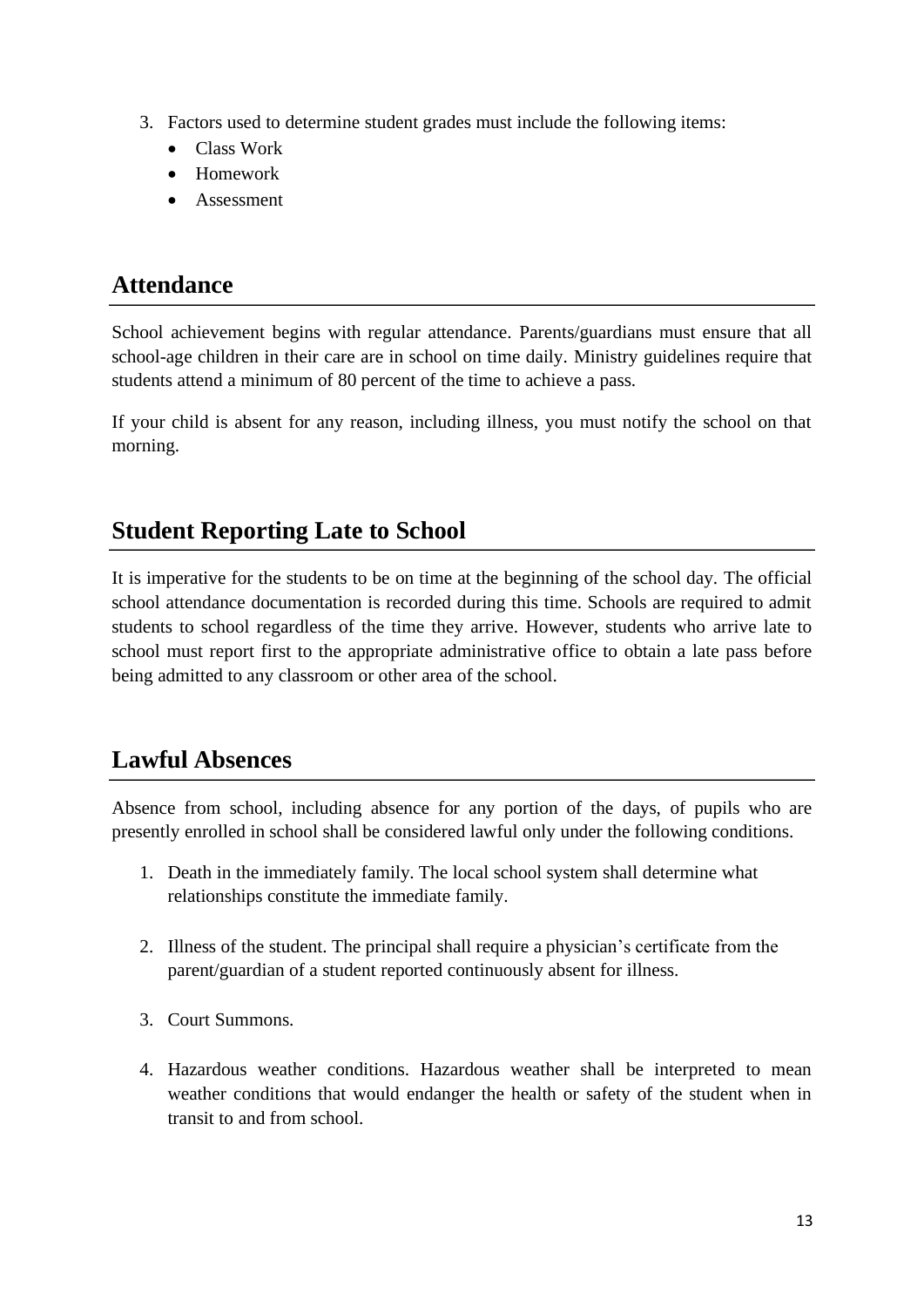- 5. Work approved or sponsored by the School, the local school system, or the State Department of Education, accepted by the Superintendent of School or the school Principal, or their designees, as reason for excusing the student.
- 6. Observance of a religious holiday.
- 7. State emergency.
- 8. Suspension.

All the students, including students who have been suspended, are to be offered make up work for the time during which they were lawfully absent.

#### **Unlawful Absence and/or Truancy**

Unlawful absence and/or truancy is defined as the act of a pupil being absent from school for a day or any portion of a day from an individual class, or any portion of a class, for any reason other than those defined as lawful. Teachers are not required to provide make-up for students when absences are unlawful.

Possible consequences for students who regularly miss school:

- Before and/or after school detention
- Written contract
- Behavioral probation
- In-School suspension
- Removal of school privileges
- Reduction in grades or loss of credit
- Restriction of extracurricular activities
- Denial of opportunity to make-up class/homework assignments, tests, and/or quizzes (for unlawful absence)
- Placement in an alternative educational program

Possible consequences for parents/guardian for unlawful absence of student:

By law, parents/guardians must ensure attendance for their school-aged children who are enrolled in schools. If a child has excessive unexcused absence, the parents/guardians may be convicted of a misdemeanor and imprisoned or fined by the courts. Additionally, any other adult who persuades or attempts to persuade a student may be convicted of a misdemeanor and imprisoned and/or fined.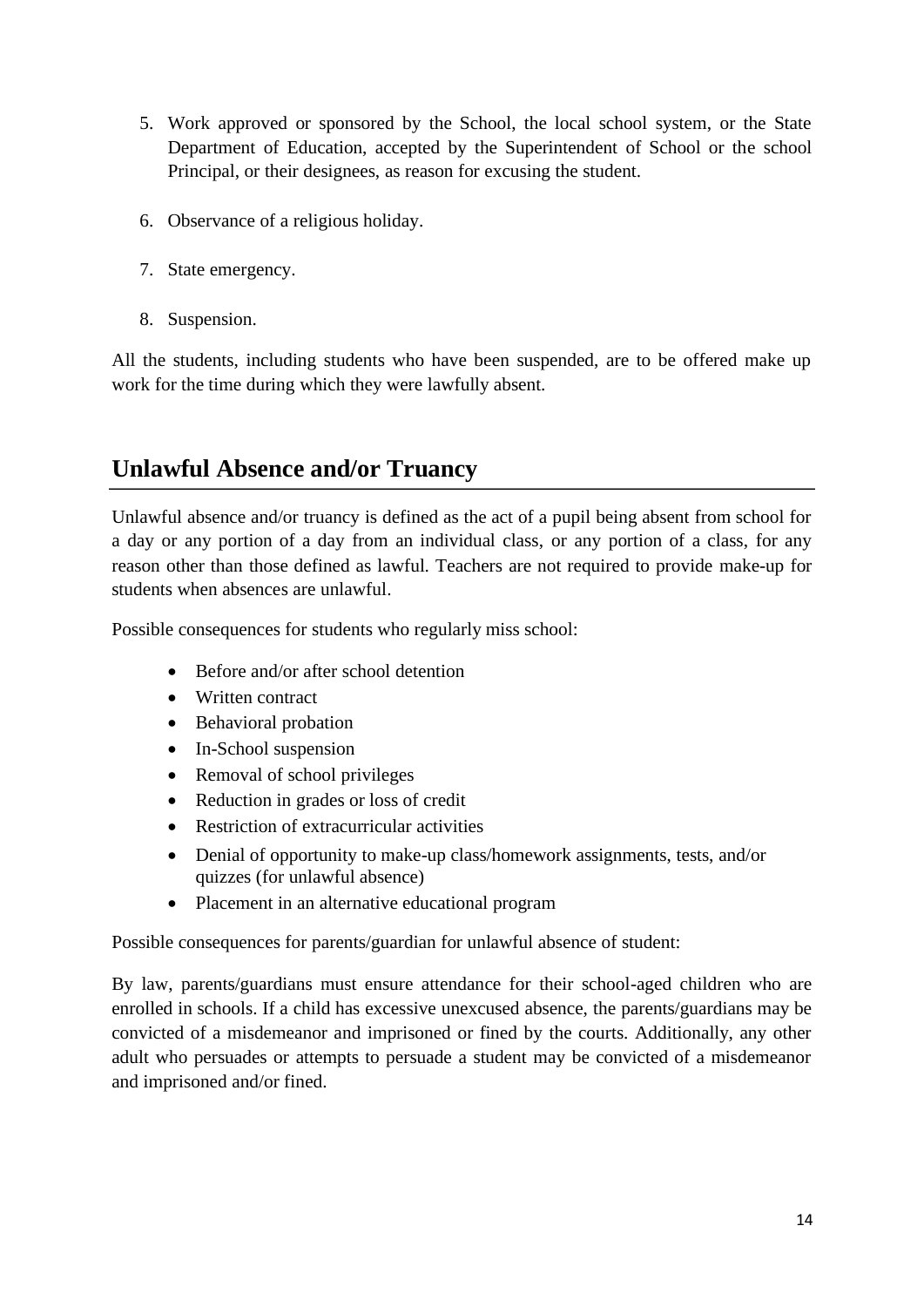## **Student Conduct**

Disciplinary action will be taken in the following categories:

- Gross misconduct, arson, sexual harassment
- False alarms, theft, fighting
- Cheating, class disruption, disrespect
- Inciting others to violence
- Improper use of a cell phone or other PED
- Persistent disobedience
- Distribution of unauthorized written or printed material
- Physical attack and/or threat thereof
- Possession or use of weapons, alcohol and drugs, including "look-alikes"
- Bullying

#### **Global Village Discipline Protocol**

Most discipline uses are dealt with inside the classroom and are viewed as part of the education of the child. However, if a child is referred to the office, then the following happens:

**Step 1** - The infraction is discussed with the child and sent back to class or the administrator may choose to call the parents if the event is deemed to be a serious nature.

**Step 2** - The parents are called in and this may result in a day suspension.

**Step 3** - Upon a third infraction, the student's parents will be called and the child will be suspended from school for a three-day period. Further infractions will result in the permanent removal of the child from the school.

It is policy of the school that there will be no corporal punishment whatsoever. However, a teacher may restrain a child if it is deemed to be in the protective interest of the child. WE DO NOT HIT CHILDREN.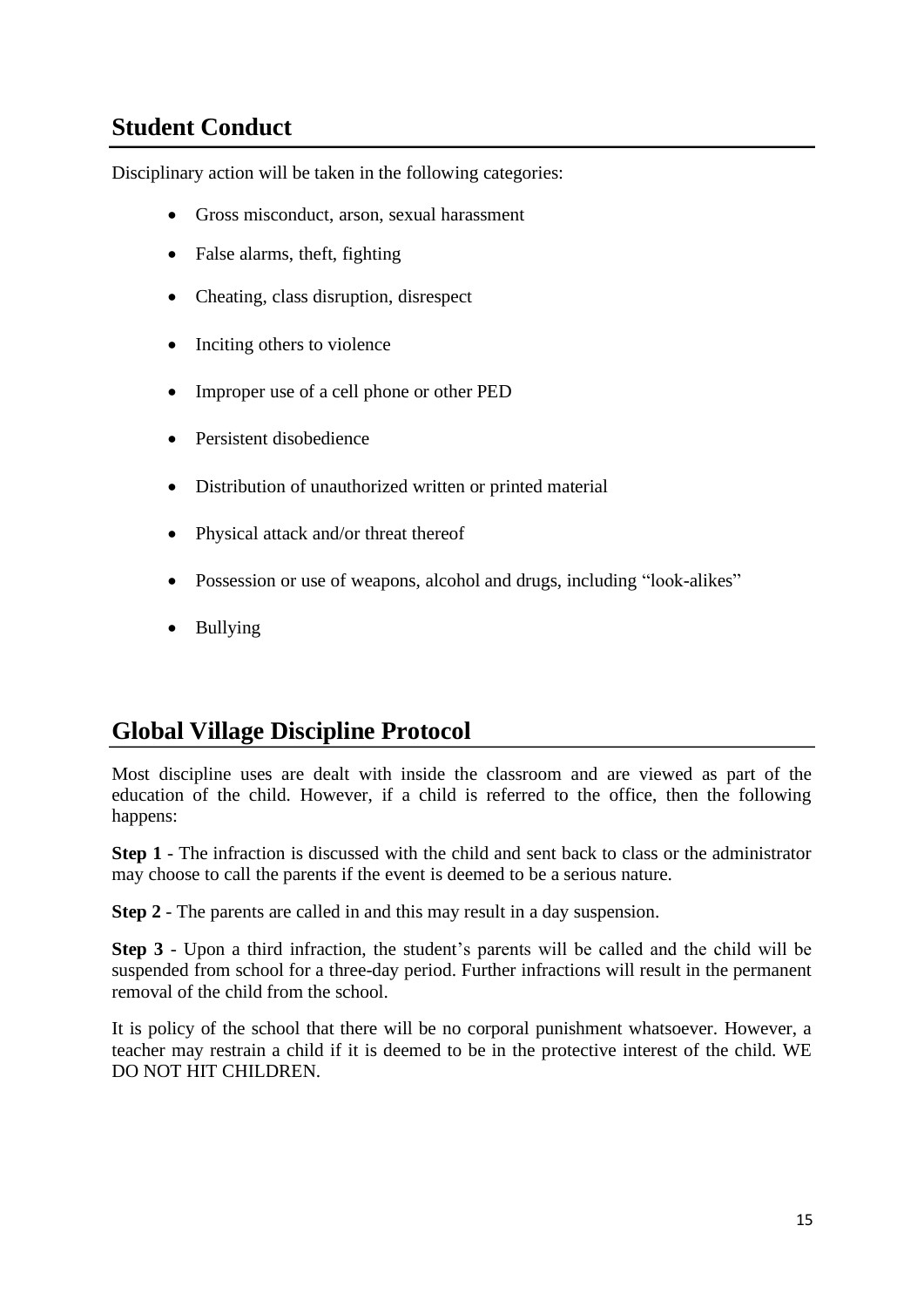## **Uniform Policy**

Students are expected to adhere to the GVS uniform policy. Students in violation of the uniform policy may be referred to the office and may result in disciplinary action. Prescribed uniforms must be worn every day.

There is no policy regarding shoes. All students must wear PE uniforms when taking Physical Education.

Uniforms are available from the office. The policy does not pertain to student guest in the school whose duration is one month or less.

## **Campus Visitors**

GVS welcomes parents/guardians to visit our school. Parents are not required to have visitor badges but must be in possession of a pick-up card if challenged by any member of staff. Failure to produce this will result in a request for you to leave the premises. For safety, ALL visitors are required to report to the office upon arrival and departure. A "Visitor" badge will be given to each guest, which is to be worn at all times within the building. There are NO exceptions. Students not enrolled in GVS are not permitted to visit unless accompanied by an adult.

## **Field Trips**

During the school year, teachers may schedule educational field trips. Trips will be announced in writing in advance by the teacher or school office. A permission slip must be signed and returned to the school in order for the student to attend the field trip. The permission form will provide details of the trip (destination, times, transportation and cost) and a way for the parent to sign up as a chaperone. Parent chaperones on a field trip are not to bring other children on the trip unless cleared by the sponsoring teacher.

## **Lost and Found Items**

Items that are lost or found can be turned in or looked for at the office. Students are reminded to check the lost and found for any missing items. Students should report all lost items to the office immediately. Lost and found items will be disposed of at the end of the school year.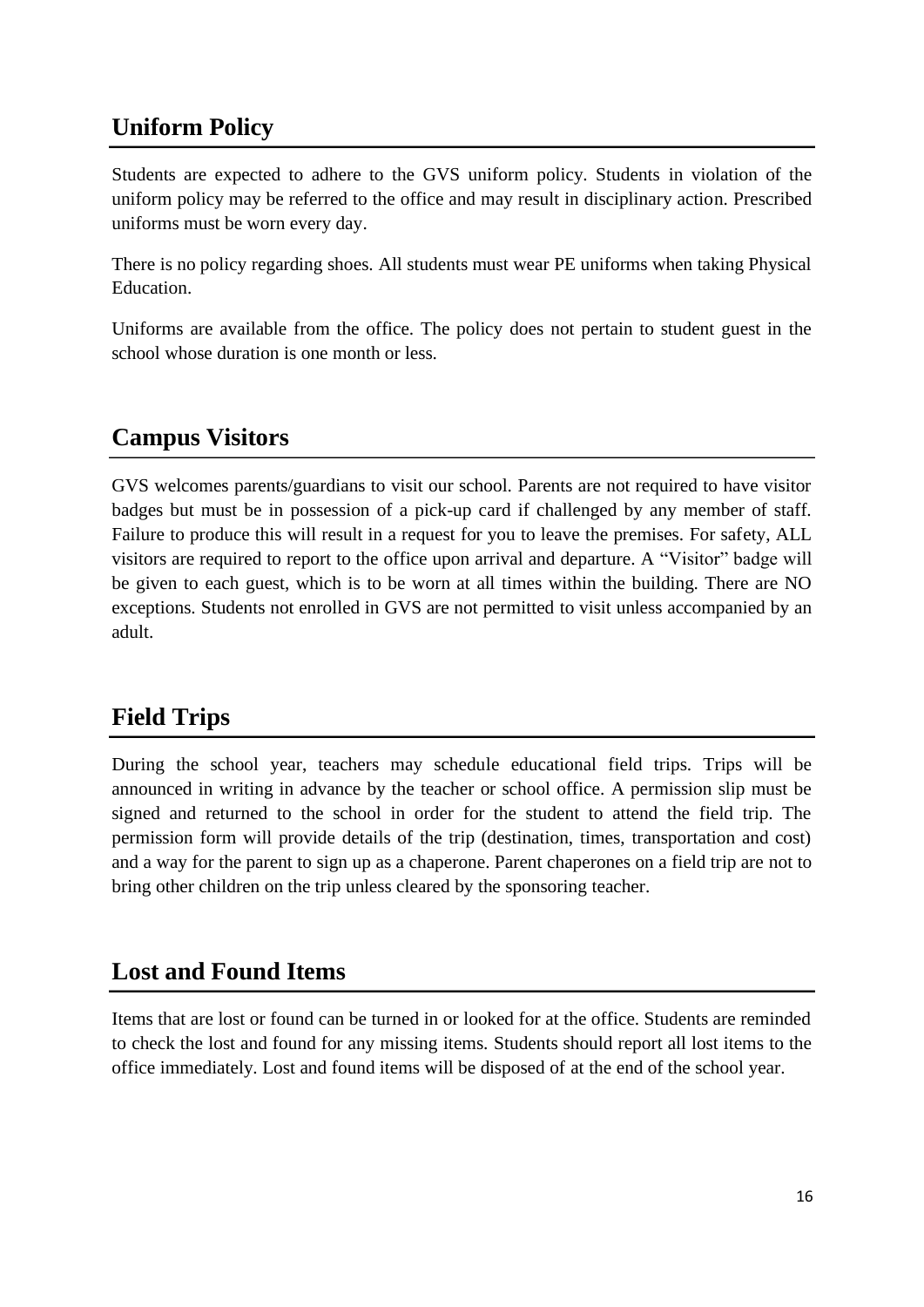#### **Medical Treatment**

Simple First Aid will administered for cuts and scrapes etc. The Thai staff and most of the teaching staff are certified for First Aid treatment. We MUST be made aware of allergies or restrictions. We will not give medicine to your child without your permission. In the event of illness, we will call the parents if deemed necessary. In extreme circumstances, we will transport the student to a clinic or call for transportation. The parents will be notified immediately.

If it is determined that a child has a contagious disease, please keep the child at home until they are not contagious and let us know by phone. Do not allow the child to come back to school until the doctor approves of it.

"Head Lice" are always a problem in schools. If we detect head lice, we will notify parents to examine their children, please do so and if head lice are discovered, please treat immediately. If we have a phone-in regarding head lice instances, we will inform you to check. We will not make known the child's name but if you get a notice, check your child over carefully and treat if necessary.

#### **The Governance**

We are governed under The Ministry of Education - Division for International Schools. They require us to have a Thai License holder who is Siripong Youngthong. They also require us to have Thai Directors for the Kindergarten – Sunee Kaewsriyong (Lexi), and for the International School – Amorn Kaewsriyong

The school itself is governed corporately by director-owners who must ensure all the rules and regulations of school operations are adhered to under the license. Disclosure: The current principal is also an owner of the school. He represents the day to day operations of the school, the aspiration of parents and the wishes and directives of the board. He answers to the Board of Directors and also to the school license holder, the Thai Directors and the local and national divisions of the Ministry of Education and Ministry of Women Services.

The school has external advisors who meet occasionally. These include:

- Dr. Christina Morgan PhD. Cambridge
- Dr. Ron Neufeld Professor Emeritus University of British Columbia
- Ms. Mary McLuhan Director and CEO of the McLuhan Foundation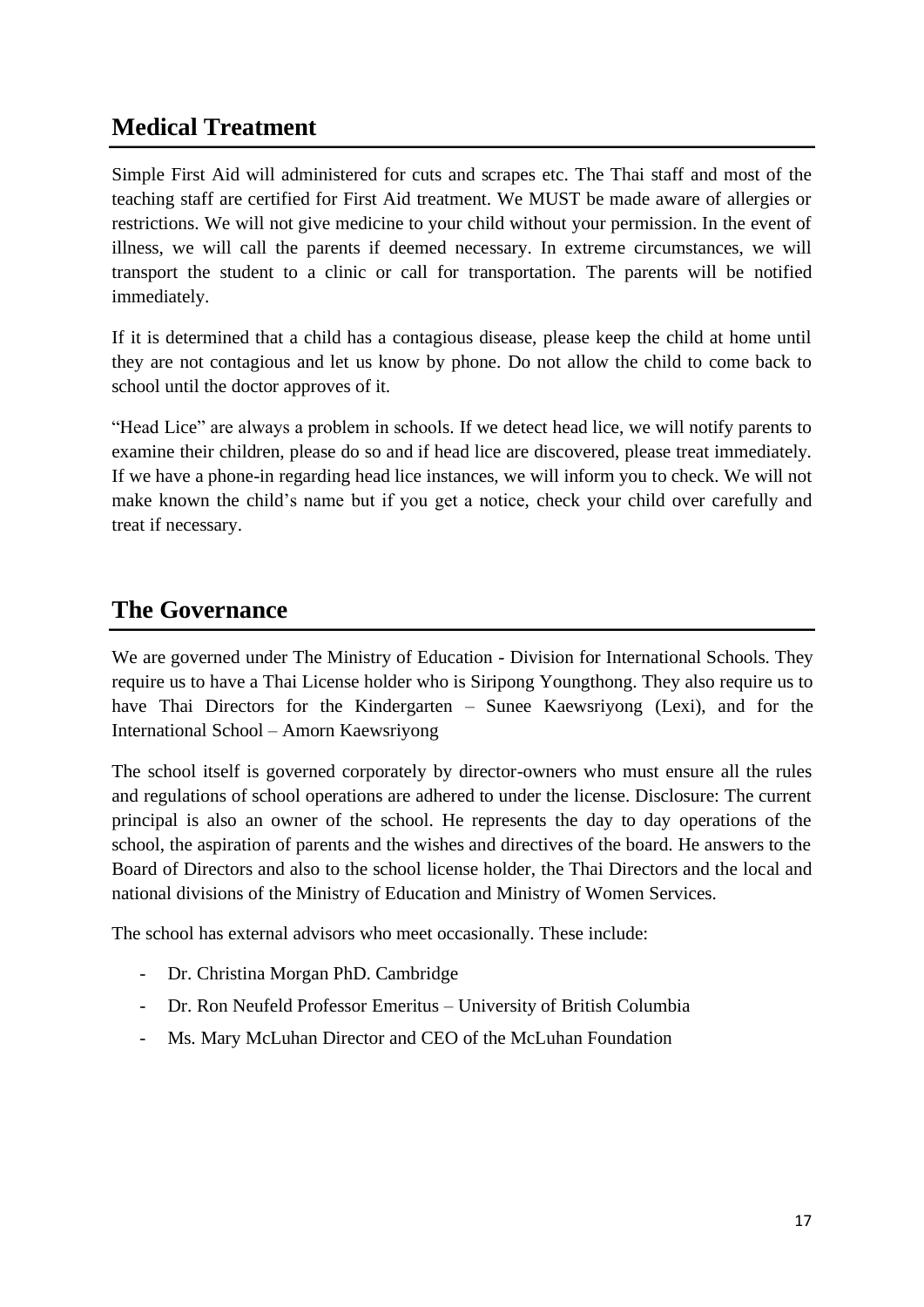#### **Suggestions and Complaints for Parents and Guardians**

In the event of a complaint or suggestion the following steps should be taken:

- 1. If it is classroom based, the parent should take it directly to the teacher first. This should be done by appointment.
- 2. If resolution cannot be achieved, then a parent may request a meeting with the Board of Directors.
- 3. If resolution is not achieved, then the dispute will be referred to the Ministry of Education in Krabi.

#### **The Operating License**



ใบอนุญาตให้จัดตั้งโรงเรียนในระบบ หนังสือสำคัญอบับนี้ให้ไว้เพื่อแสดงว่า บวิพัท โดลนอลวิลเลจ (โทยแลนด์) จำกัด โดยนายศิริพงศ์, อูงทอง ในทะเบียนเทรที่ อดอสสสสดสอบออ ลำนักงานแห่งใหญ่ ตั้งอยู่เอชที่ ๑๐๗ หญ่ที่ ๑ ตำบอ ศาสาต่าน ลำเภอ เกาะลันตา จัดเว็ด กระนี่ ได้รับอนุญาคให้จัดตั้งโรงเรียนในระบบดามพระราชบัญญัติโรงเรียนเอกชน พ.ศ. ๒๕๕๐ รือไรอรียน นานาชาติโกลบอลวิดเลข ซื้อโรคเรียนอักษรค่าสประเทศ Global Village International School

เลขที่ในอนุญาต กน พ/พ666

ประเภท โรงเรียนนานาชาติ

ยภู่บ้านมหพี่ ๑๙๙ หมู่ที่ ๑ คำบล ศาลาค่าน ลำเภอ เกาะลันตา จัดหวัด กระนี่ รหัสไปรษณีช์ ๘๑๑๕๐ ไทวศัพท์ ออสร-ลอดลอดสลล

และมีคราสารจัดตั้งและรายตะเลียคเกี่ยวกับกิจการของโรงเรียนในระบบแนบท้ายใบอนุญาตนี้



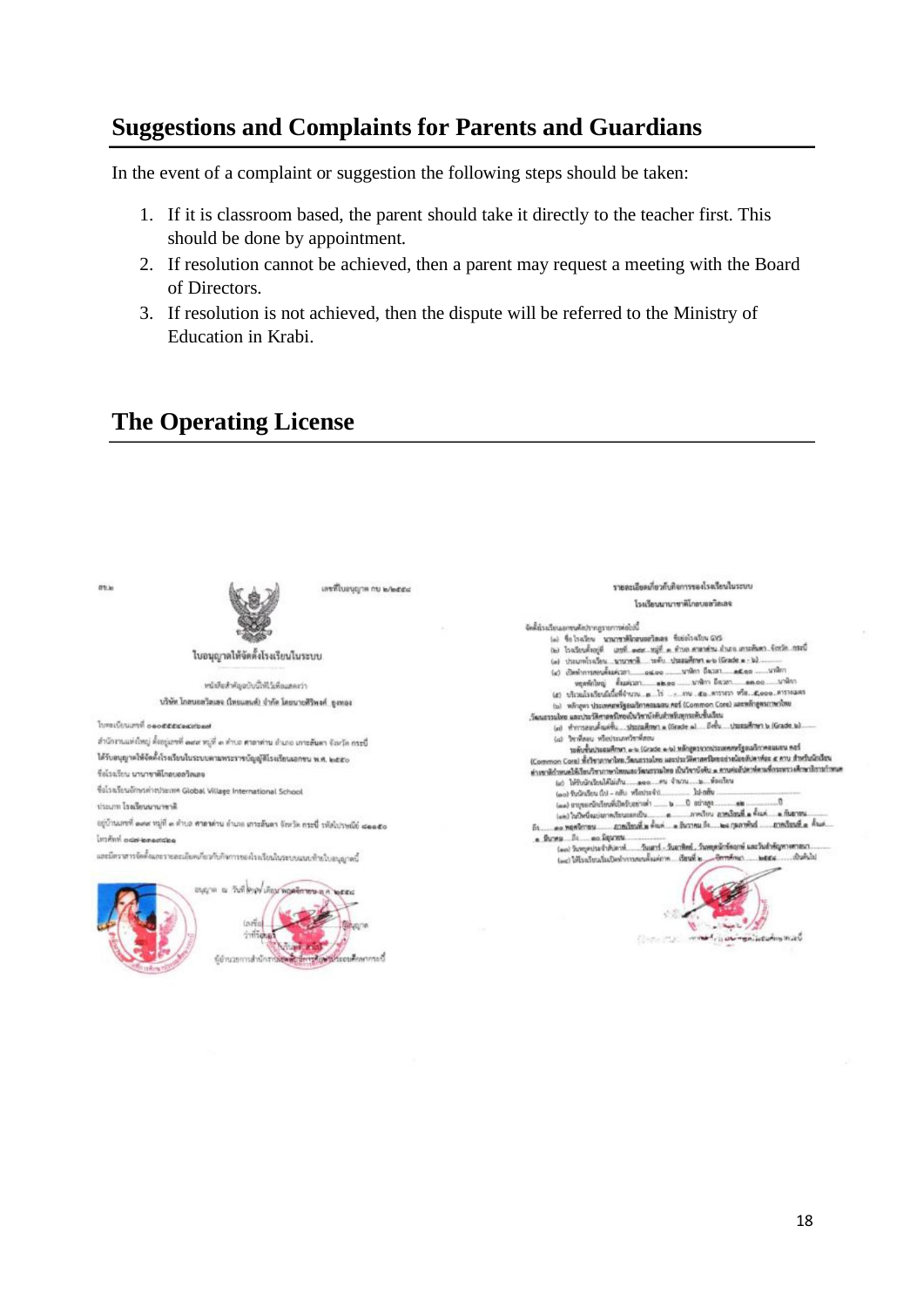#### **Donations**

Individuals and organizations may donate time, money, books or equipment to the school. Cash donations go directly to the main operating budget, unless designated by the donor.

#### **Photo Policy**

Photos of students taken by staff-designed photographers may be used on our website, Facebook page or for use in school promotional materials. We will use the picture for the purpose of sharing the children's achievements. The school has a standard letter for you to give or deny your permission. The school is NOT responsible for the appearances of pictures in public that are not expressly controlled by the school.

## **Guest Teachers**

From time to time we will have guest teachers work with students. They fit into 2 categories:

- 1. Certified, licensed teacher.
- 2. Non-Certified Assistance these people will be operating under the jurisdiction of a teacher.

## **Special Needs Children**

The school does not have the facilities required to operate a full special needs service. The school will, however, undertake to integrate the required accommodations within the classroom at no additional cost to the parents. Any special testing that is deemed necessary will be done only with the express permission of the parent and at their cost.

## **Promotion/Retention Policy**

We operate the elementary school on the principal of providing the best possible service over a six-year period. That will mean that, in any given class, there may be individuals who excel, and some who are developmentally delayed. If a teacher recommends that a developmentally delayed child be retained, we will immediately call for a parent conference to discuss the pros and cons of such a move. Generally speaking, each child has their needs met at the level that they are performing at, so the grade designation is not significant. However, children who miss more than 20% of the school year are deemed to have not completed the grade and may be asked to repeat on the basis that they were not present to receive the instruction.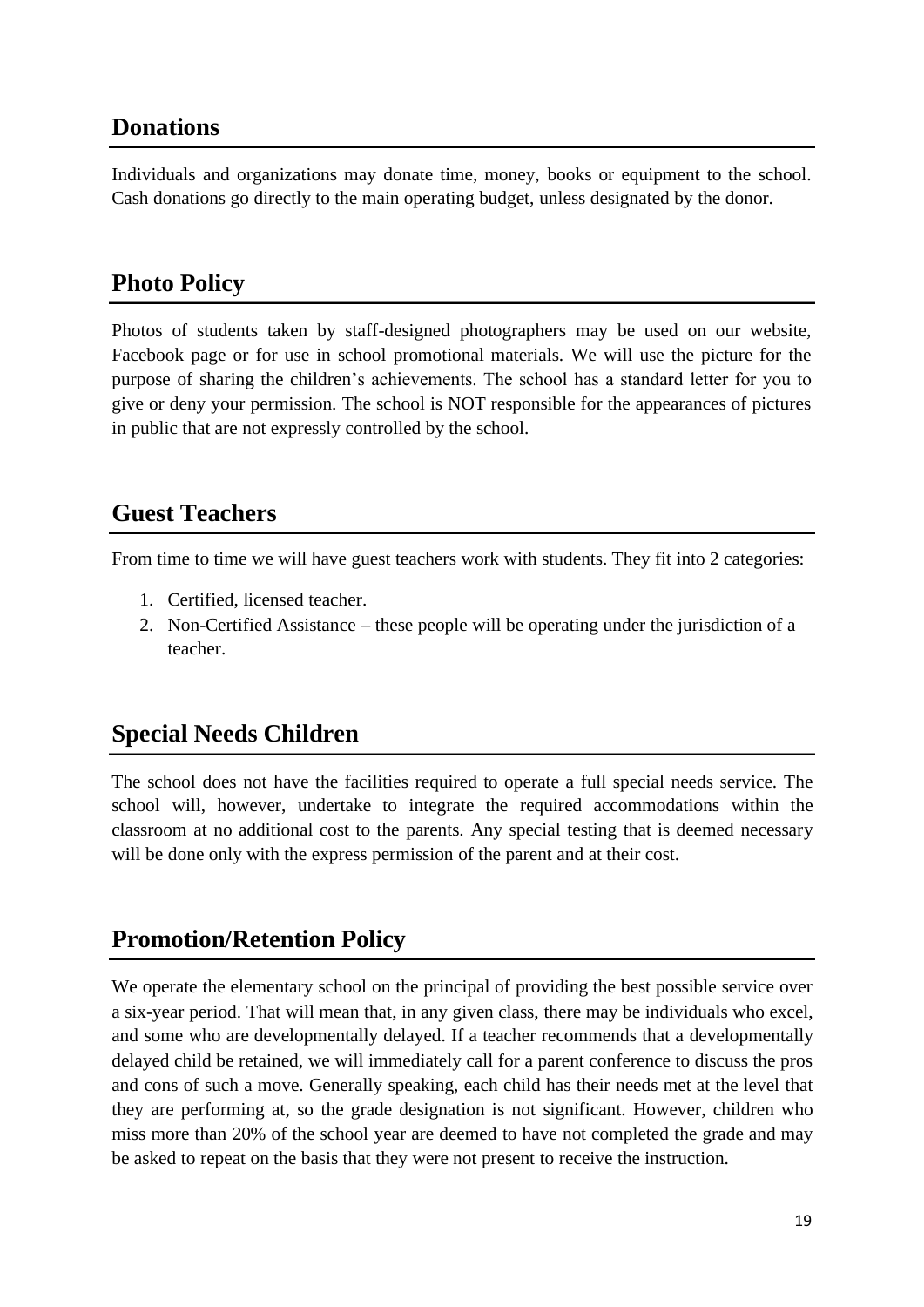#### **Fees**

Fees have NOT gone up since the start of the school. The fee schedule is listed below, and you are welcome and encouraged to share it with others. We invite comparisons with other international schools.

The school runs 100% on fees. It is not subsidized in any way by anyone. When fees are not paid promptly, we are unable to make proper expenditures for books, technology or even pay teachers or the rent on the building.

If you send your child to our school you must pay the fees promptly and on time. If we do not get payment on time, we will issue you with a 30 days warning. If it goes beyond 60 days, the child will not be permitted to take classes and a 10% reinstatement fee will be added.

| <b>Included in fees:</b>     | Full tuition fees<br>Books and all learning materials<br>Uniforms<br>Lunches<br>$\bullet$<br>Field trips<br>After school clubs<br>Accident insurance (up to 10,000 Baht per child per claim)<br>$\bullet$ |
|------------------------------|-----------------------------------------------------------------------------------------------------------------------------------------------------------------------------------------------------------|
| <b>Not included in fees:</b> | Grade 12 additional costs:<br>Testing (optional) $-7,000$ Baht<br>Graduation $costs - 10,000$ Baht                                                                                                        |

## **Short Stay Fees**

| <b>Kindergarten Short Stay Fees:</b>                |
|-----------------------------------------------------|
| Daily = $1,000$ Baht/day<br>Monthly = $20,000$ Baht |
| <b>Grade 1-12 Short Stay Fees:</b>                  |
| Daily = $1,500$ Baht/day<br>Monthly = $30,000$ Baht |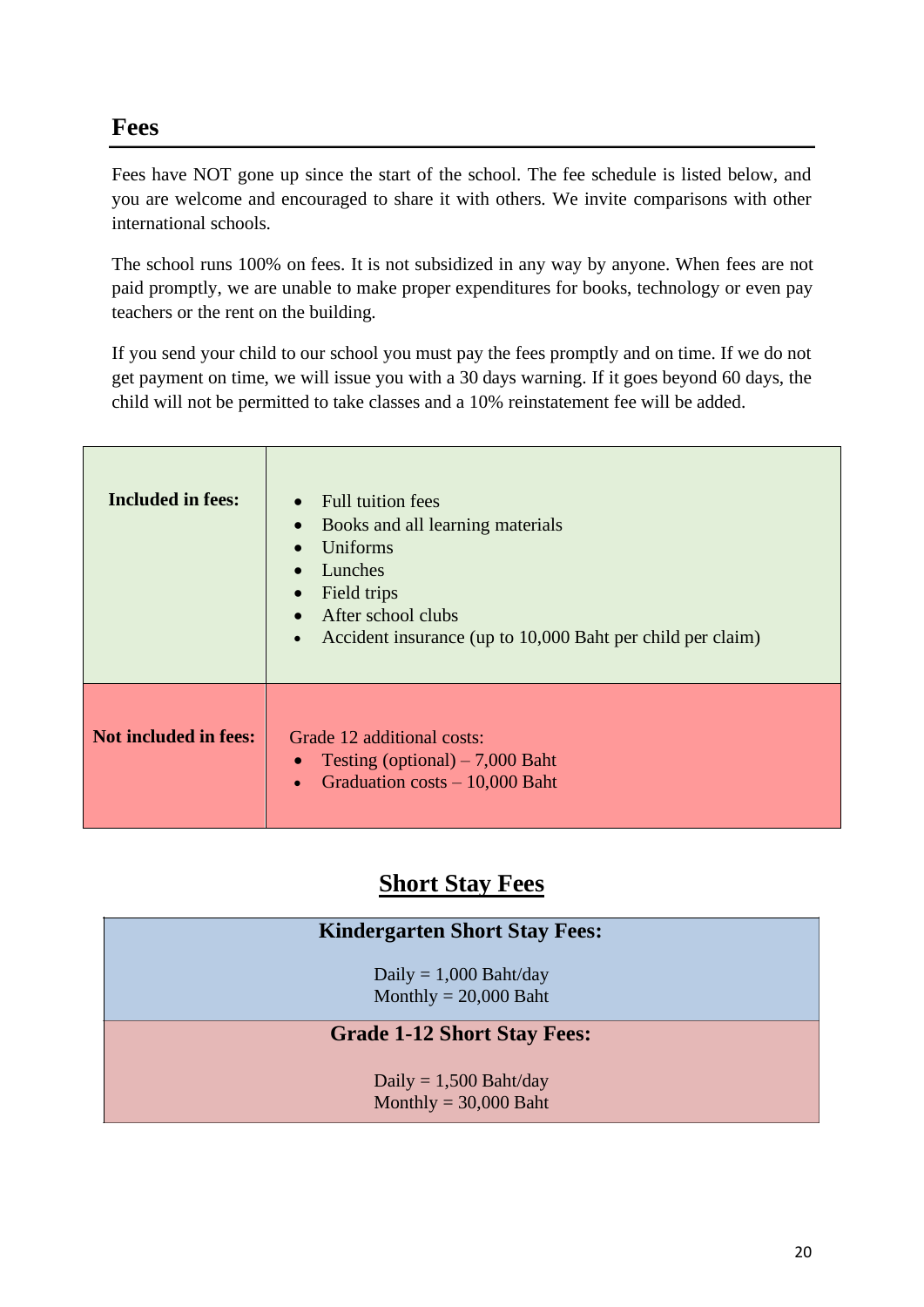## **Pre-School & Kindergarten Fees**

#### (All prices are listed in Thai Baht)

|                                   | $\div$ Preschool (Half<br>Day)<br>٠ | <b>Preschool (Full</b><br>Day)<br>$\bullet$ | <b>Kindergarten (Half</b><br>Day)<br>$\bullet$ | <b>Kindergarten (Full</b><br>Day)<br>÷ |
|-----------------------------------|-------------------------------------|---------------------------------------------|------------------------------------------------|----------------------------------------|
| Age                               | $3 - 4$                             | $3 - 4$                                     | 5                                              | 5                                      |
| Term 1 Fee                        | 47,000                              | 54,333                                      | 47,000                                         | 54,333                                 |
| Term 2 Fee                        | 47,000                              | 54,333                                      | 47,000                                         | 54,333                                 |
| Term 3 Fee                        | 47,000                              | 54,333                                      | 47,000                                         | 54,333                                 |
| Yearly (paid before June)         | 113,500                             | 130,500                                     | 113,500                                        | 130,500                                |
| Yearly (paid before<br>September) | 130,000                             | 150,000                                     | 130,000                                        | 150,000                                |

Plus a one-time application fee of 2,500 Baht per child.

## **Main School Fees**

#### (All prices are listed in Thai Baht)

|                                | $\frac{1}{2}$ Grades 1 & 2 = Grades 3 & 4 = Grades 5 & 6 = Grades 7-9 = Grades 10-12 = |         |          |           |           |
|--------------------------------|----------------------------------------------------------------------------------------|---------|----------|-----------|-----------|
| Age                            | $5 - 7$                                                                                | $7 - 9$ | $9 - 11$ | $11 - 14$ | $14 - 18$ |
| Term 1 Fee                     | 62.333                                                                                 | 77.333  | 81,833   | 101.833   | 140,000   |
| Term 2 Fee                     | 62.333                                                                                 | 77,333  | 81,833   | 101,833   | 140,000   |
| Term 3 Fee                     | 62,333                                                                                 | 77,333  | 81,833   | 101,833   | 140,000   |
| Yearly Fee (paid before June)  | 149,500                                                                                | 184,500 | 195,500  | 243,000   | 332,500   |
| Yearly (paid before September) | 172,000                                                                                | 213,000 | 226,000  | 280,500   | 385,000   |

Plus a one-time application fee of 2,500 Baht per child.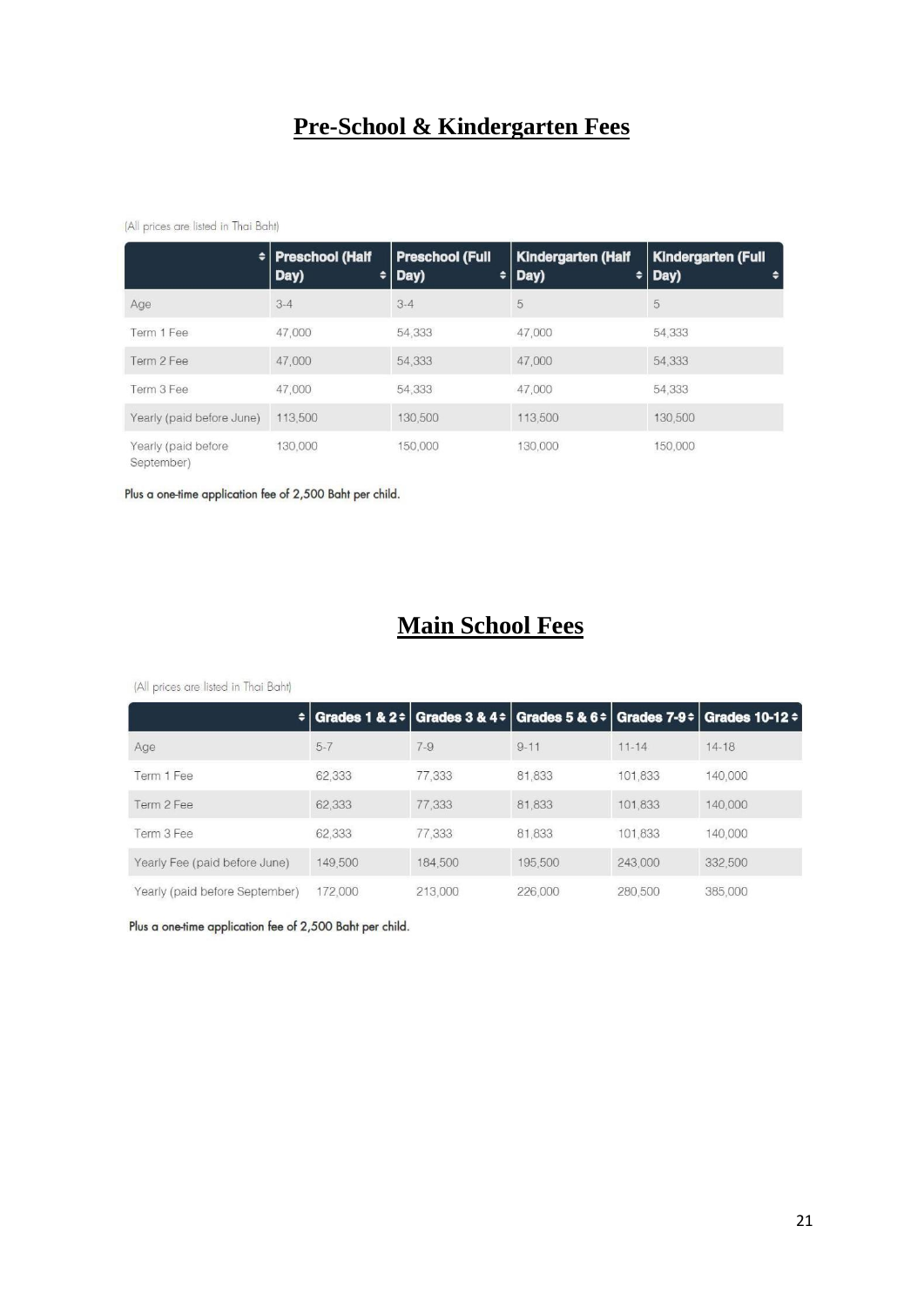#### **Payment Schedule**

Yearly payment, made in full and paid before the new school year in September, gives you a 10% discount on tuition costs, compared to paying termly.

Termly payment must be paid as follows:

Term 1: before the new school year begins in September

Term 2: before 1<sup>st</sup> December

Term 3: before 1<sup>st</sup> March

Payments made within 30 days are without penalty.

Please note that daily and monthly payments are due in advance, i.e. before the start of the school day or the new month.

#### **Penalties**

Payments between 30 and 60 days late will have additional penalty of 10,000 Baht. In the event of non-payment after 60 days, the parents will be asked to remove their child from the school and will be required to make all payments in arears and a 25,000 Baht reinstatement fee.

For families in arears, no records will be made available to either the families or to any other school until settlement of the account.

#### **Sibling Discounts**

Additional deductions for siblings are to be calculated as follows:

- Sibling 1 Full amount
- Sibling 2  $-5\%$
- Sibling  $3 10\%$
- Sibling 4  $-10\%$

Global Village School vouches that no additional mandatory fees will be required from parents during the academic year 2019-20, except for fees clearly indicated above.